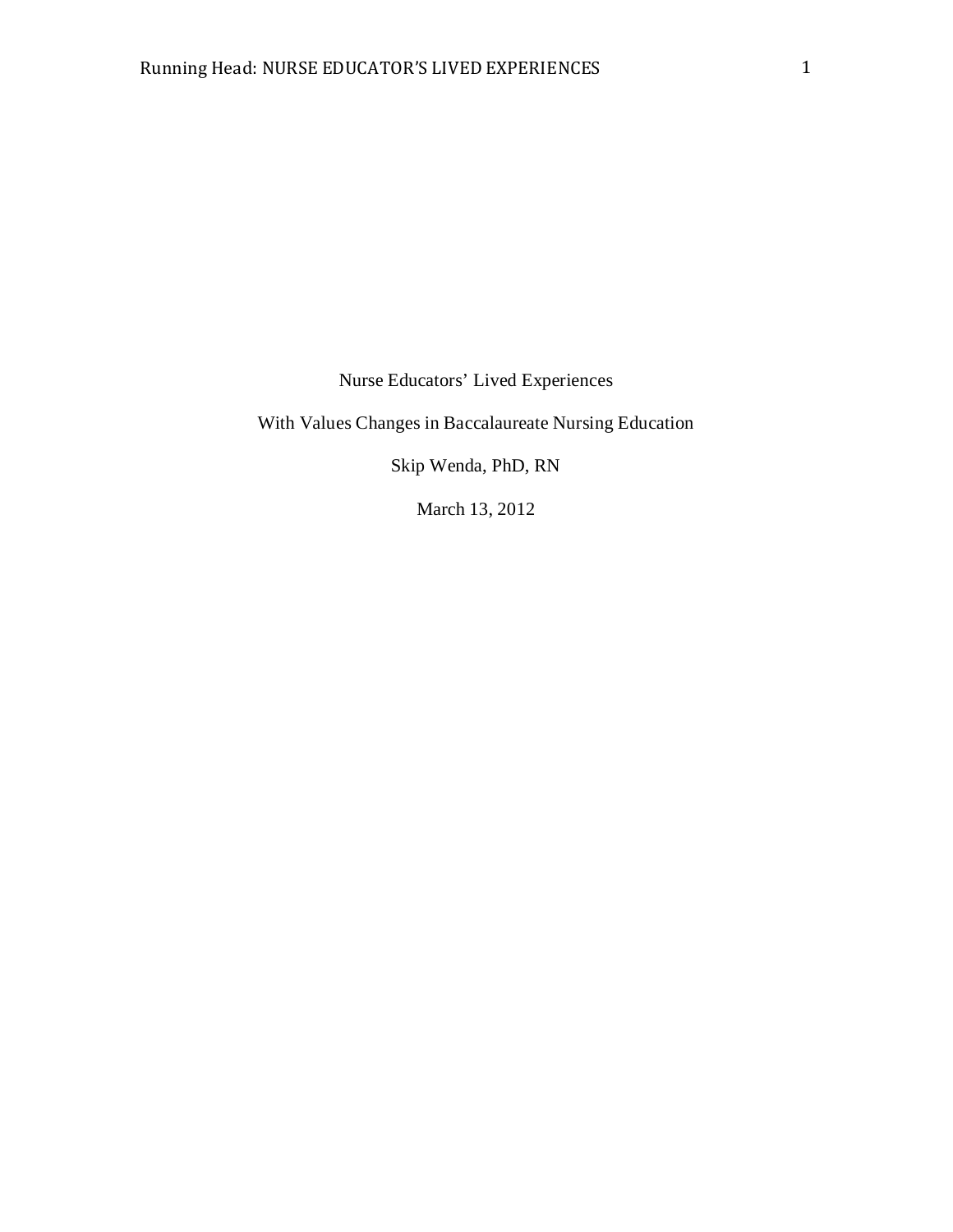#### **Abstract**

Values education in nursing can be a highly emotional topic. Values in nursing education can be linked to general societal values at any given point in time. Values are transmitted by nursing educators and institutions not only consciously in the nursing curriculum, but also unconsciously in the hidden curriculum. Each year many registered nurses are disciplined by their state board of nursing for failure to act appropriately when confronted with values-based decisions. These disciplinary actions are costly in terms of monies spent on nurse preparation, prohibiting practice of individuals in an era of a shortage of nurses, and investigatory costs associated with disciplinary actions. Since moral reasoning is a function of nursing education, this pilot study attempts to identify the values consciously taught, unconsciously transmitted via the hidden curriculum, and changes that might be made after identification during the course of the career of baccalaureate program nurse educators at a major Midwestern university. These values were identified by the nursing educator's lived experience reflecting on the instructor's nursing education practice. Naturalistic Inquiry is the paradigm of this research. An emergent design was used during face-to-face interviews.

*Keywords*: values, nursing education, hidden curriculum, lived experience nursing instructor values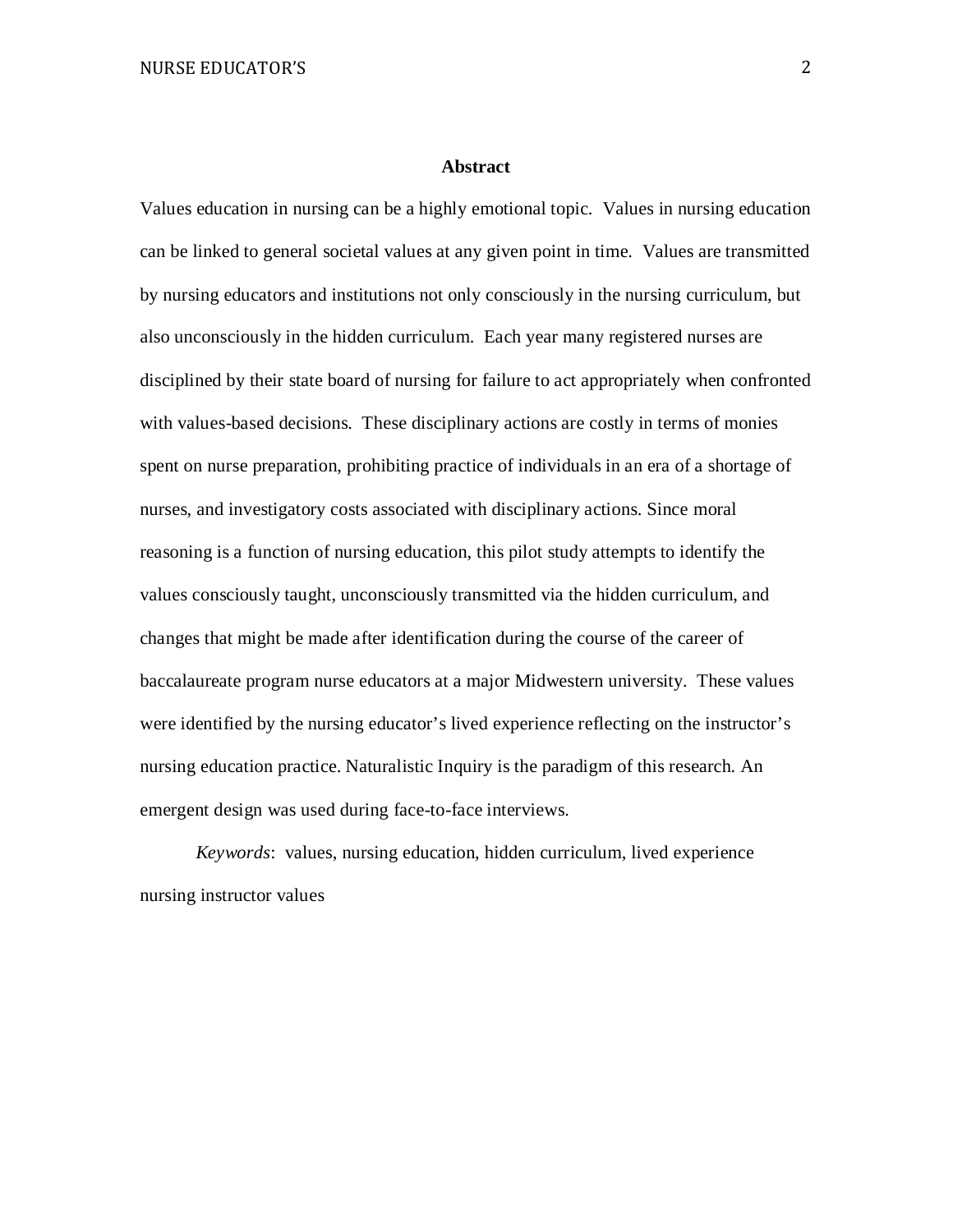#### **Introduction**

# **Introduction**

Values can often be a contentious issue especially when linked with education. Piaget (1965) indicates that morality can be taught by using a constructionist methodology: allowing the individual to construct and reconstruct their concept of right and wrong from interactions within the environment they find themselves. Values influence how a person will perceive and act (Thorpe & Loo, 2003).

Kohlberg (1971) indicates that values can be taught but must not be taught traditionally, which relies on the definition of values becoming which values are worthy of internalizing. Teachers then impose absolute values based on their personal beliefs rather than presenting that students may hold various values with the major value being the holding of clear views and acting congruently with those views.

## **Statement of the Problem**

Over decades, social values have changed from those of the general broader public good to those of more specific individual oriented good (Rassin, 2008). Relating this change back to Kohlberg (1971), teachers of the traditional teaching of values are influenced heavily by those values changes that have taken place in general society. Since teachers of values clarification allow students to construct values from interaction with the environment, these students also are heavily influenced by those values present in the social environment with which they interact. Values education is an obligatory element in nursing education (Neumann & Forsythe, 2008; Vezeau, 2006).

Students, including nursing students, learn values from a conscious effort resulting from the teaching of values and/or transmission via the hidden curriculum. The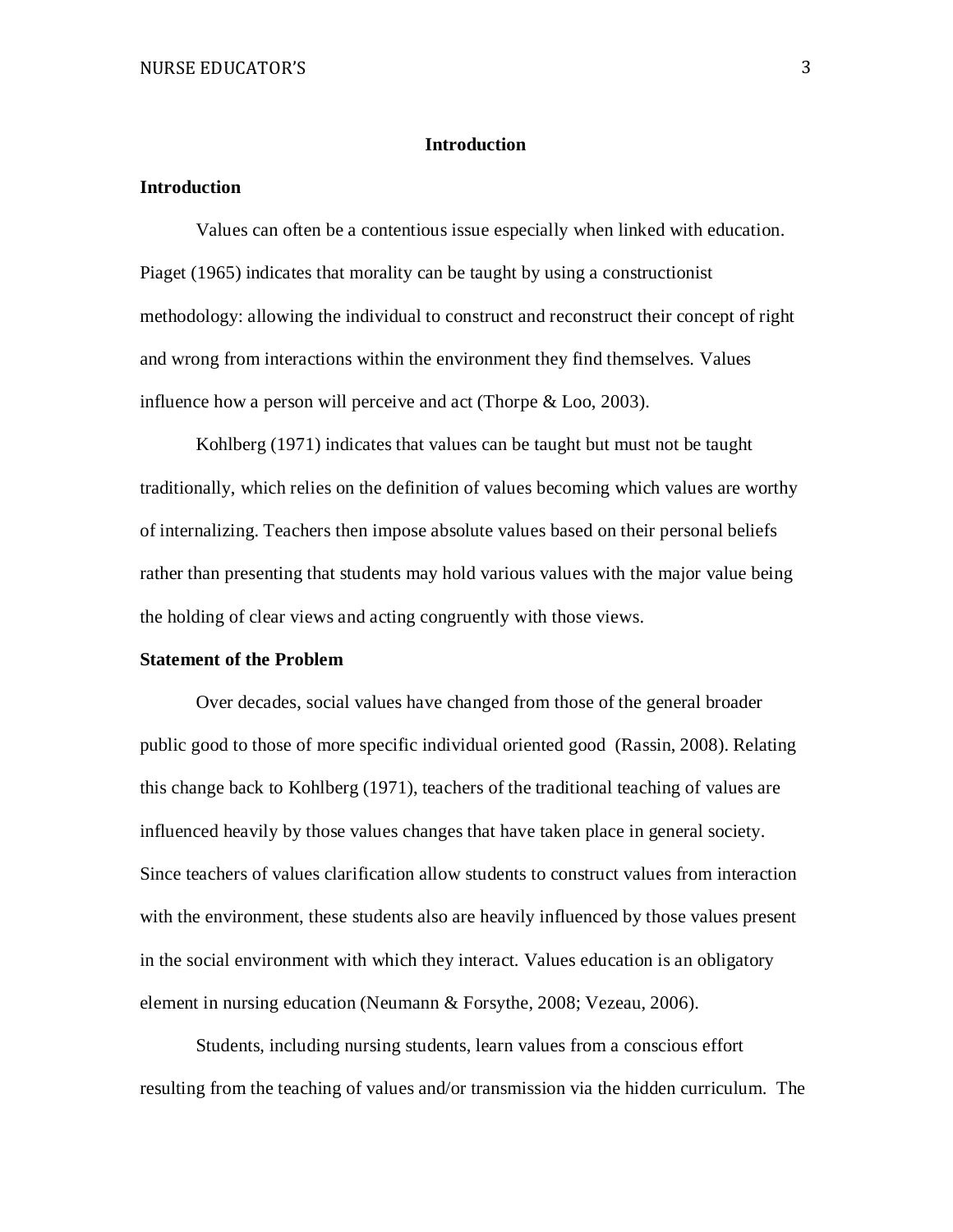conscious effort to teach values occurs within the affective domain of learning. The affective domain includes the teaching of attitudes, beliefs, and feelings (Neumann  $\&$ Forsythe, 2008 citing Billings & Halstead, 2009). Teachers often avoid teaching in the affective domain because it is less concrete and frankly takes more planning time than teaching in the cognitive domain. Because nurse educators live in various subcultures and social structures, it is difficult to teach an agreed upon set of values (Eddy, 1994; Thorpe & Loo, 2003). Moreover, values education in a nursing preparation program tends to occur in a random manner (Vezeau, 2006).

Over 5,000 nurses are disciplined from their Boards of Nursing each year (AJN, 2000). It is reasonable to assume that these disciplinary actions of misconduct are due in some part to values that have failed to be learned by as a student nurse or that the nurse has chosen to violate indicating a failure by the instructor or institution to transmit this value with the appropriate importance.

In Minnesota, the State Board of Nursing has reported that there are currently 102,975 nurses practicing in the state. Currently, 1974 of those nurses have disciplinary actions attached to their licenses (Minnesota, 2008). Although this figure only represents two percent of licenses that are encumbered, further examination of the cost of educating a nurse both by the nurse and the state or private foundation quickly becomes noticeable. Baccalaureate preparation nurses currently pay 33% of the cost of a nursing education, with the state providing the other 67%. In real terms this means that at the current rate of \$305.20 per credit yields a state contribution/private contribution of \$144,841,855.00 for nurses with encumbered licenses. It is recognized that not all nurses have become licensed at the baccalaureate level or at state institutions of higher education but this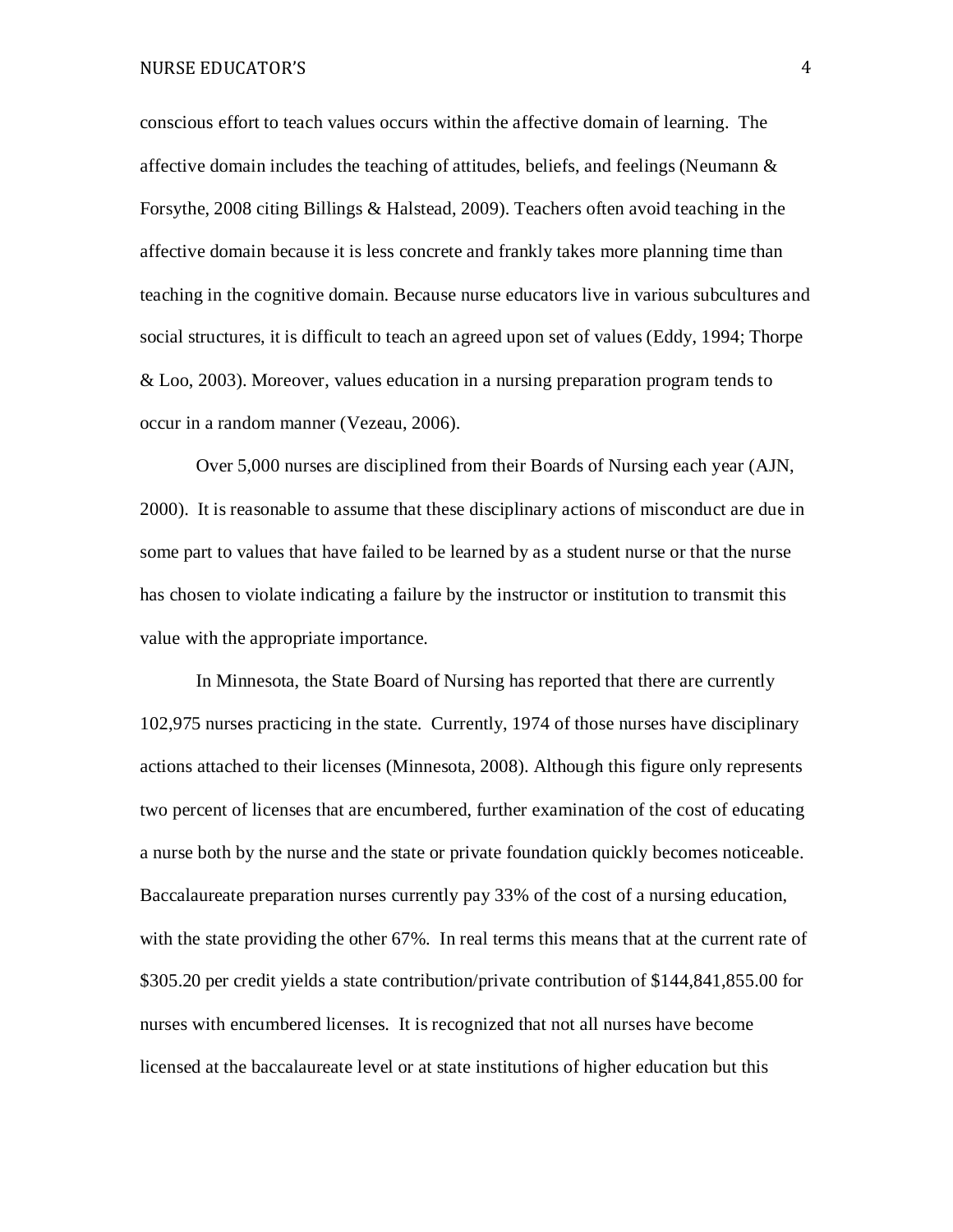figure represents an attempt to quantify the cost of nurses with encumbered licenses by estimation and may be used as a comparison figure for future studies.

Since instructors and institutions have been linked as agents of either conscious transmission or transmission of values via the hidden curriculum and instructors and institutions are influenced by the change in social values in this transmission, an identification of changing values by an instructor becomes linked to the changes in values that a student nurse is exposed to and subsequently internalizes as his or her own. Interestingly, Martin (2003) notes that neither baccalaureate nor associate degree nursing graduates understand professional values. This statement would indicate a reevaluation of all nursing preparation curricula is necessary.

## **Conceptual Framework**

The conceptual framework for this research is that of a three-legged stool. In a functional well-developed nursing preparation curriculum, the first leg represents the concept that values cause a nurse to act both professionally and personally. The second leg represents the concept that values can be taught and learned. The third leg represents the concept that nurses actually understand and can implement the values in their practice. The seat of the stool as a represents the curriculum with the individual nursing student seated upon it, thereby being supported by the seat and its three legs.

#### **Research Questions**

This study addressed the following research questions:

*1. What is the lived experience of conscious and unconscious values transmission in nursing courses by nurse educators at the baccalaureate preparation level?*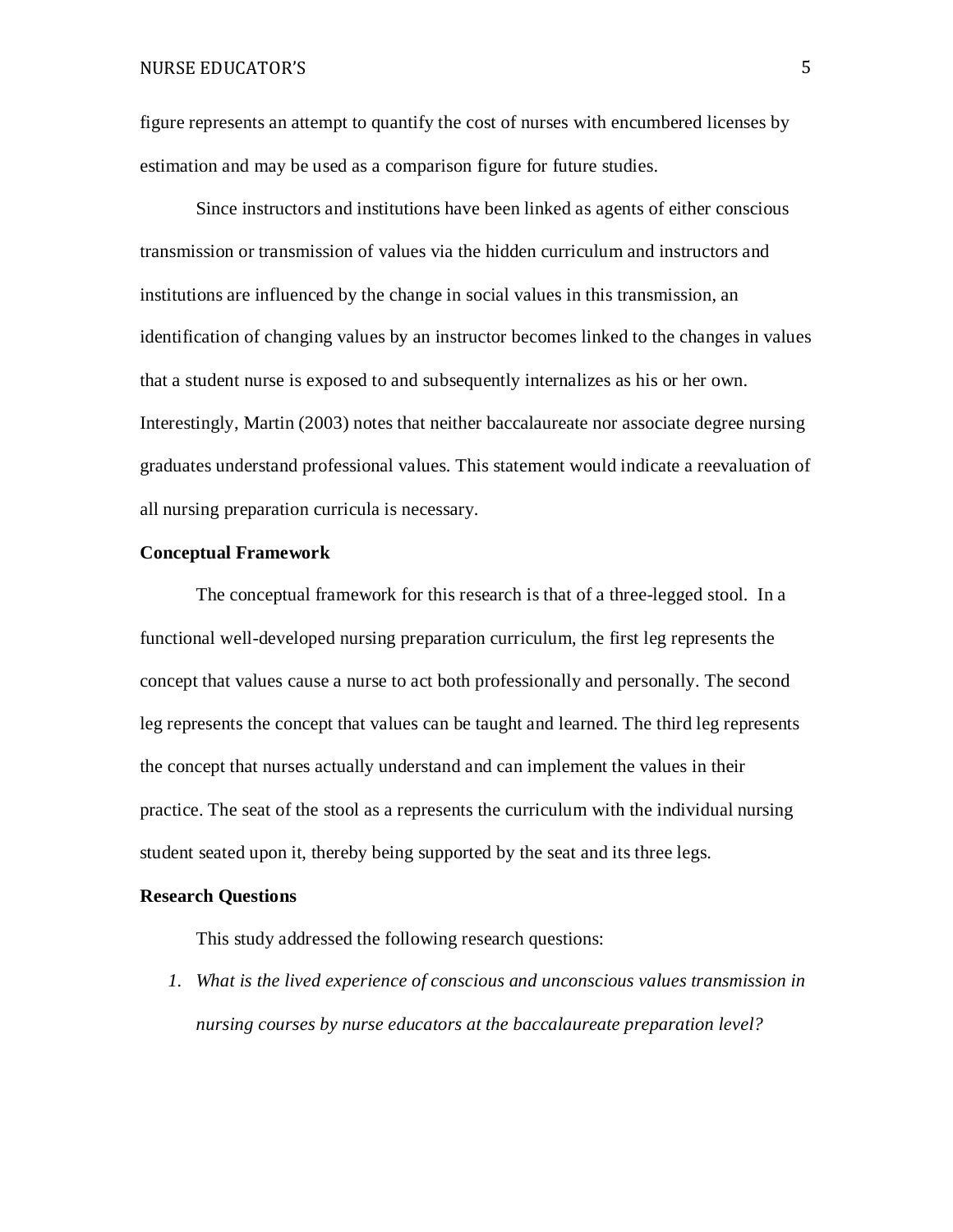*2. Has the identification of values transmission changed the manner in which the baccalaureate nurse educator would have taught values?*

The significance of this pilot study was to first identify what values are actively taught, transmitted via the hidden curriculum, as experienced by baccalaureate nurse educators. Secondly, once those values have been identified and categorized as to occurrence within nursing education, transferring values from the hidden curriculum to that of the nursing curriculum while at the same time eliminating untoward values occurring in the hidden curriculum. Once nursing educators have made a conscious effort to actively teach specific values, students then may have a better chance of internalizing those values, thereby leading to fewer disciplinary actions on the part of state boards of nursing. In this manner the number of competent nurses will increase and the cost of education nurses per capita will decrease.

## **Hypothesis Statement**

This qualitative research assumes no hypothesis *a priori*, but rather used the naturalistic inquiry process to discover such a statement from within the research process.

# **Definition of Terms**

The following terms with their operational definitions were used throughout the study:

*Emergent design* - The research design that emerges from the interaction of purposive sampling, inductive reasoning, and development of theory. Emergent design guides the direction of the study until resources have expired (Taft, p. 31).

*Values* - Enduring beliefs that are shared by a community of persons.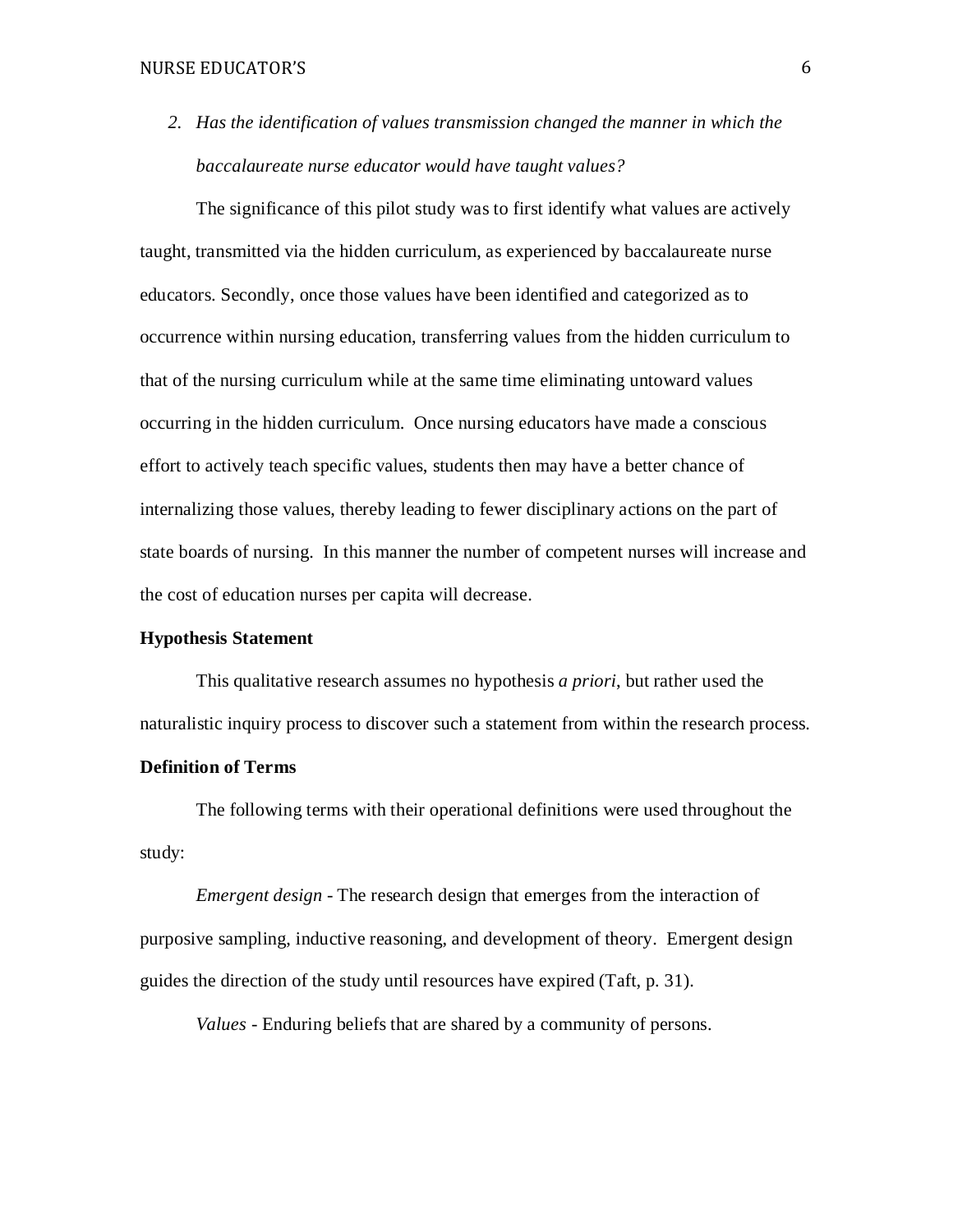*Values Transmission* – The conscious or unconscious conveying of values from the community of persons to an individual or group of persons.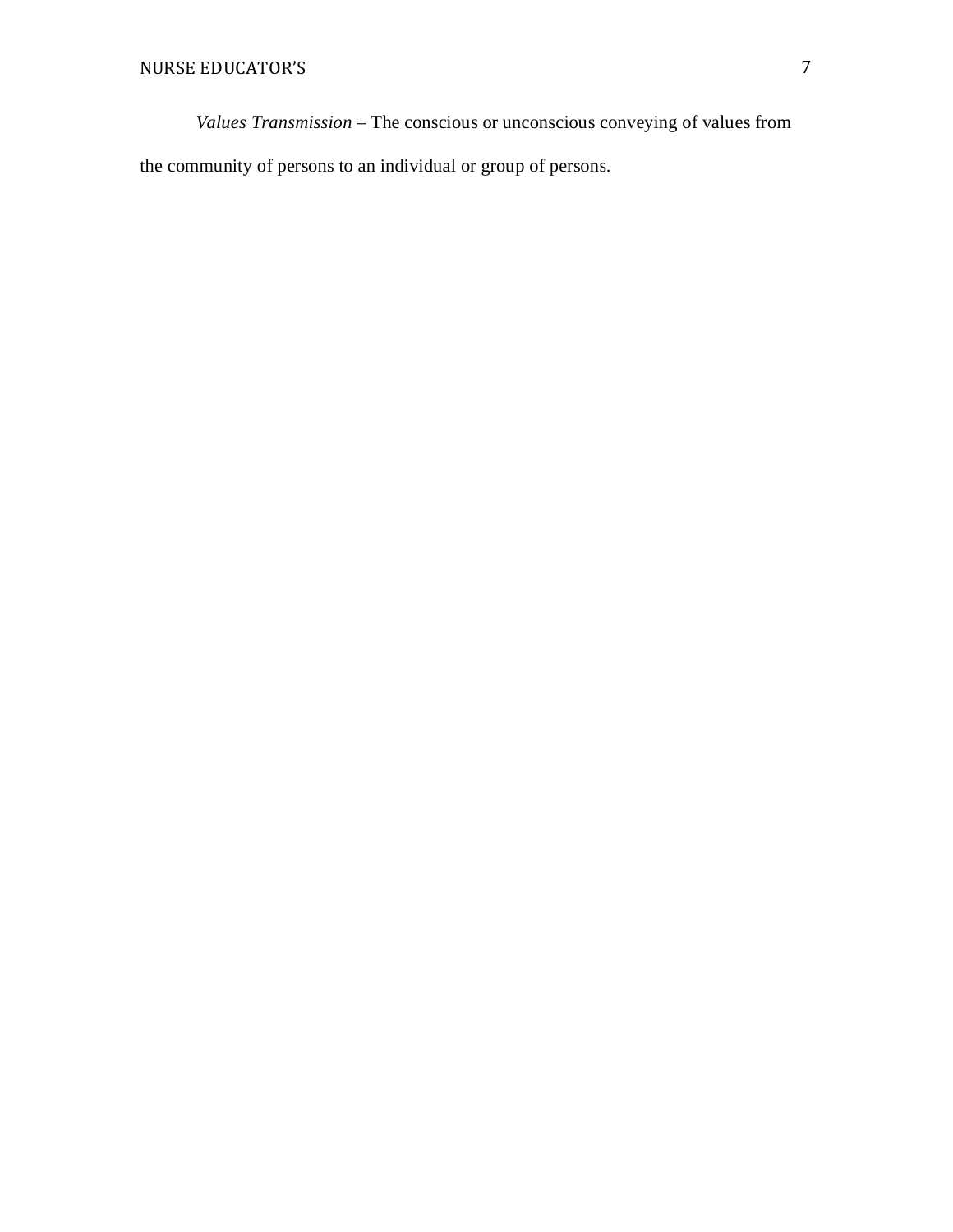## **Literature Review**

# **Introduction**

There has been remarkably little written about nursing educator values. Fortunately, research studies have been completed in the fields of post-secondary education, K-12 education, and medical education that can be readily generalized to nursing education. As such, studies from nursing, education, and medicine are included in this literature review.

#### **Factors That Influence Human Behaviors**

The vast majority of research about values and nursing concerns society valuing nursing as a profession rather than values within a nursing preparation program. Some research has been reported on the topic of values of nursing students and little research has been reported regarding values transmission within the context of nursing education. This review of the literature will consist of general theories of values, the conscious transmission of values, the hidden curriculum, and transmission of values specific to nursing education.

Piaget (1965) and Kohlberg (1971) have demonstrated that values can indeed be taught and learned. However there are specific values that are applicable to nursing that may have not been considered in these theories.

Gilligan (1982) notes that Kohlberg conducted his research only with male subjects and therefore adds to Kohlberg's morality of justice (not to treat others unfairly) by proposing the morality of caring (not to turn away from someone in need of care.) This dichotomy remains with nursing today in terms of treating persons justly meaning equally and treating persons fairly meaning according to the individual's need.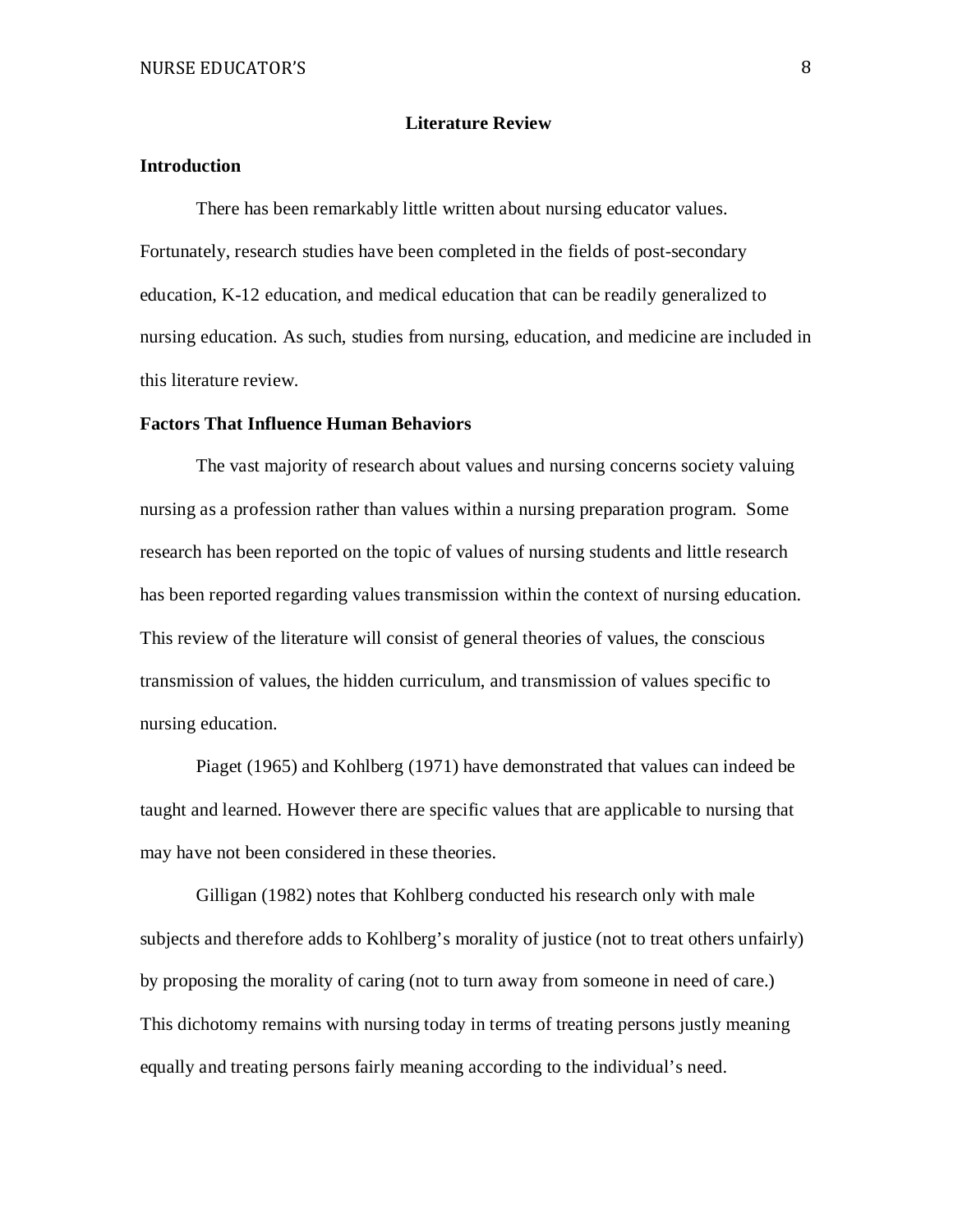Furthermore, Gilligan (1982) suggests that males tend to act within the morality of justice while females tend to act within the morality of caring. Since nursing is primarily a female profession, it is reasonable to extrapolate these moralities to place nursing within the morality of caring as a guiding force. This extrapolation may no longer be true however, since this concept has not been studied recently to reflect the new realities of social values change and changes within nursing. In today's era, it may be found that both males and females reason from both justice and caring moralities. Thus, since values can be taught, it would behoove the developers of nursing curricula to develop moral reasoning strategies from both justice and caring as moral guiding principles.

#### **Conscious Transmission of Values**

Raya (1990) supports the concept that values can be taught in a paper where she asks the reader to consider whether knowledge can be taught and values ignored simultaneously. She concludes:

Values, when transmitted by teachers of all subjects within the educational structures of the university, can increase the students' respect for truth, for the worth and rights of other persons, his appreciation of his own worth, assets and limitations, his love of wisdom and desire to serve humanity, his outlook about man's position in the world and his inquiring mind in order to discover higher perspectives of life. (p. 504)

Relating this concept specifically to nursing education the author

#### continues:

Only in this way does university become a worthy center of *paideia* [a Greek term used to describe the ideal education] for educating nurses committed and aspiring to provide holistic, personalized, quality care to people, as well as to determine the shape of the future of nursing education in the midst of our technological, computerized and some would say dehumanized era, propelling itself into the twenty-first century. (Raya, 1990, p. 508)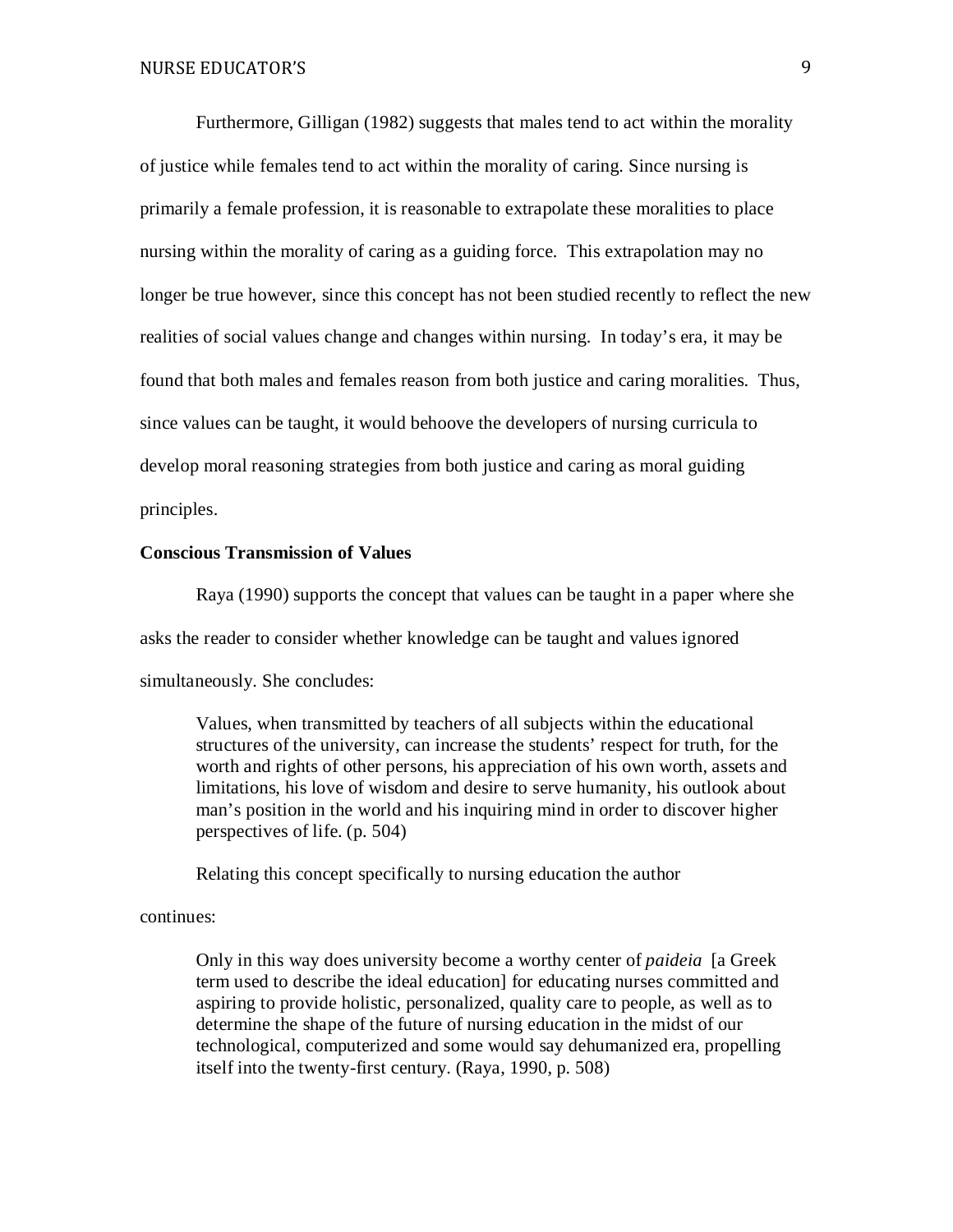# **The Hidden Curriculum**

There remains another manner in which values are transmitted for educator to student: the hidden curriculum. The hidden curriculum represents summation of values that are transmitted but not consciously taught in a given course of study or individual course.

The hidden curriculum may represent those values that a particular instructor or individual institution, possesses as well as those of a subset group of the profession. Individual instructors may possess a value of service, which is then transmitted to students unconsciously. While another instructor possesses the value of collective bargaining and unconsciously transmits to the students that it is their right to take all benefits that have been negotiated, thereby the former putting the patient first and the latter putting the nurse first. It is difficult to identify and label values transmitted via the hidden curriculum because the instructor or institution may not be aware that these are even extant much less being transmitted (Allan, Smith, & O'Driscoll, 2011; Thorpe & Loo, 2003).

Bergenhehegouwen (1987 citing Iilich, 1971; Fitzmaurice, 2010) concludes that the hidden curriculum occurs in all forms of institutional education. Recent studies in the discipline of medicine and education do yield results that can be applied to nursing (Puliyel, Puliyel, & Puliyel, 1999).

Examining the hidden curriculum as a function of the institution, one can see that there is a discrepancy between emphasized stated values and transmitted values (Haynes, 1999). In 2005 Lowen et al. (2007) surveyed 134 medical school associate deans in the U. S. and Canada on the topic of teaching caring attitudes in their respective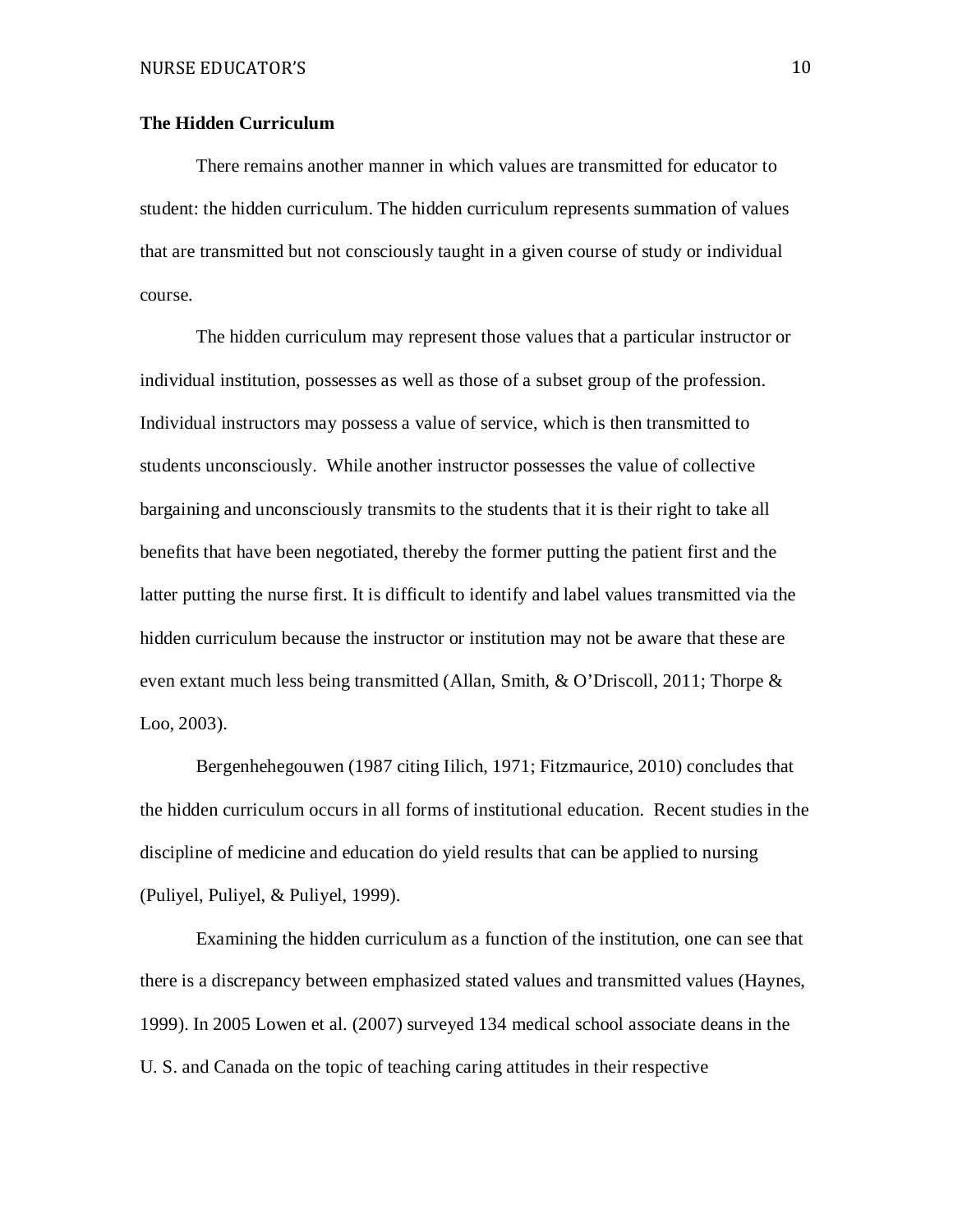undergraduate medical programs. Receiving 73 responses out of the requested 134, the authors conclude that although caring was valued by the curriculum leaders, "35 % thought caring attitudes was less emphasized than scientific knowledge" (p. 1514).

If this is applied to nursing it could be argued that there are some instructors in some schools of nursing that emphasize scientific knowledge teaching over the teaching of the caring attitude. This view is problematic as nursing is a caring profession.

Using the Approaches to Teaching Inventory (ATI), Prosser and Trigwell (2006) studied responses from more than 1,000 teachers at the university level from 4 countries in various disciplines and years of experience in the physical sciences. After examining the literature, these authors described a "fundamental distinction between teacher oriented/content oriented perceptions and student centered/learning oriented conceptions" (Posner & Trigwell, 2006, p. 405). The implication for nursing education is that student expectations generally succumb to teacher expectations at the university level. Within the process of this submission, is precisely where tacit values can be transmitted. **Transmission of Values Specific to Nursing Education**

Thorp and Loo (2003) studied the values profile of 152 nursing students and compared the results with 111 management students. Both populations were undergraduates. Using a *t-test* for the comparison statistic, these authors found that the nursing sample scored higher on the altruism subscale and lower on the Life Style; Advancement; Authority; Autonomy; Creativity; Economic; and Risk subscales than the management sample. These authors conclude that, "values compel individuals to be and to act both personally and professionally" (Thorpe & Loo, 2003, p. 88).

Considering the historical figures in nursing, Rassin (2008) states, "Nursing is a discipline rich in values." (p. 614) and "Values are standards for living" (p. 614). Citing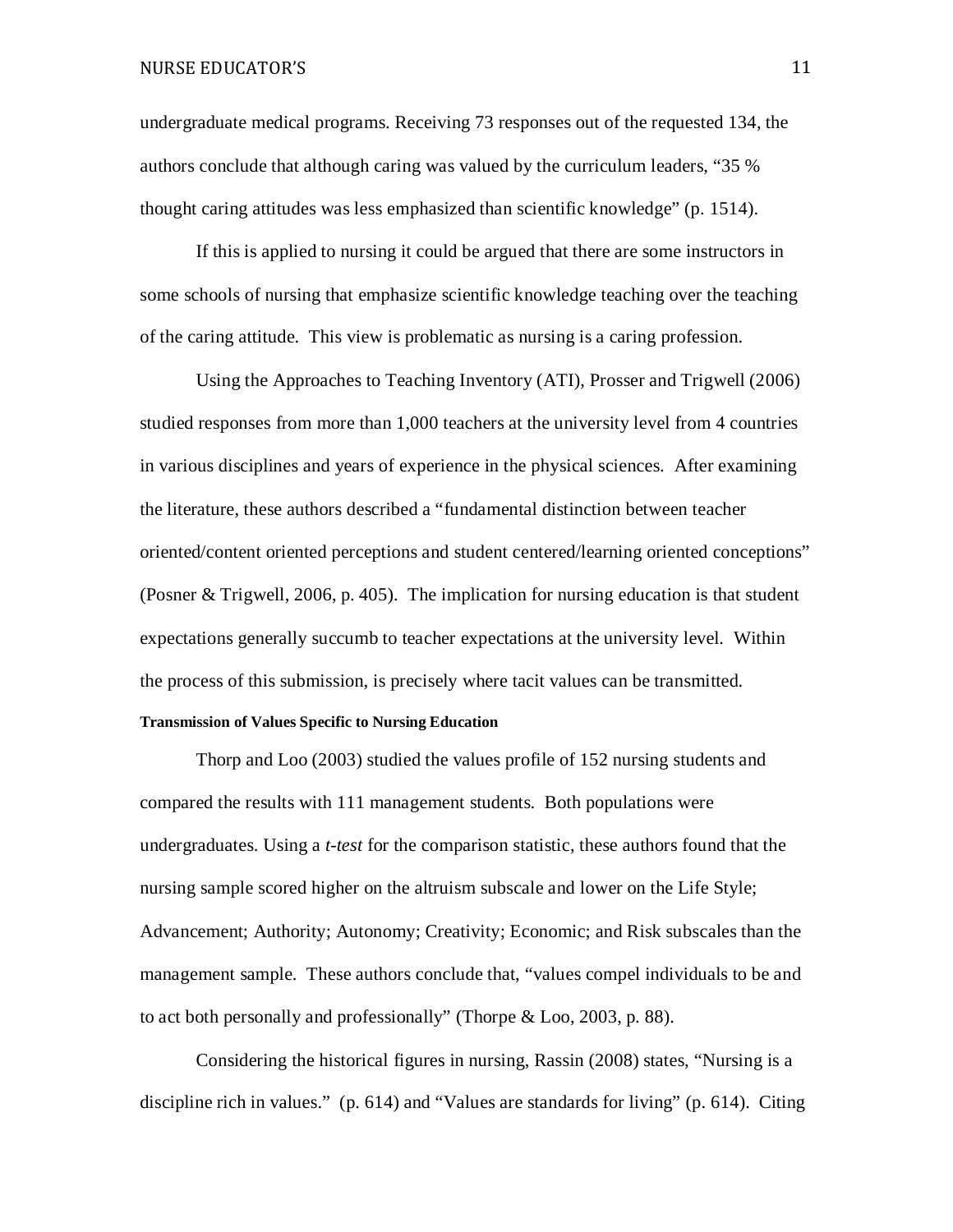Pask (2003), Rassin continues that "Today…there is a conflict between personal, professional, institutional and social values" (p. 615).

In his study of 323 Israeli nurses, the researcher asked the nurses about 36 personal values and 20 professional values. The author then asked the nurses to identify factors affecting the personal and professional values. The population studied was 82% women 18% men with half of the participants native born Israelis and approximately 38% born in the former Soviet Union and receiving their nursing education outside of Israel. While this demographic is quite usual in Israel, it is different from most nurse populations in the U. S. in so far as the ability to generalize may be limited.

Two different instruments were used to measure values. The first was the Rokeach Values Survey which measured nurses personal values and the second was a ranking of professional values present in the Israeli nurses' Code of Ethics (Rassin, 2008). Both the hierarchical scale and the values survey showed good reliability and validity when compared with other scales. The correlation between the scales was high.

Factors that affect values were identified as: culture, professional experience, education and professional training, and the effect of nursing experience. The results of this study demonstrated that there was a significant level of differences in 12 values (P>0.05) between Israeli born nurses and former Soviet born nurses. This result is important to this pilot study as it demonstrates that values differ between cultures and/or nursing education curricula.

Many instructors of nursing function from within a theory of caring. In most areas of the country, the monetary rewards for teaching nursing are not great compared to a new graduate's salary in a medical center. Yet instructors of nursing remain in the field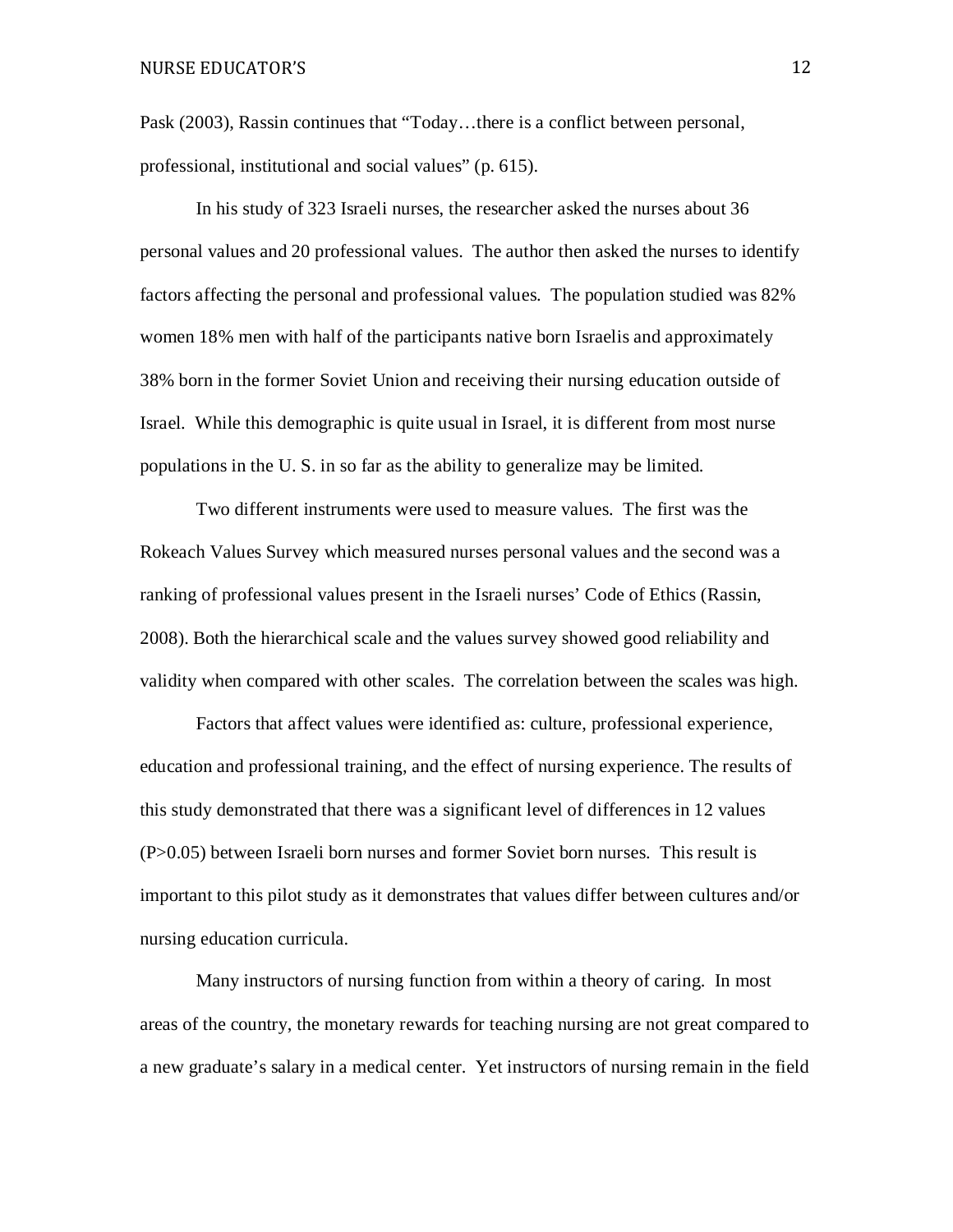of nursing education for other reasons. One of them is intangible rewards. Many instructors take great pride in their passing down the profession and receive an internal, personal reward for doing just that. However, when one is not sure if the correct values are being transmitted or if any values are being transmitted to the nursing students, intrinsic rewards are not present and a sense of frustration may develop. This frustration may lead to avoidance of the teaching of nursing professional values. Students are then left on their own to accommodate these values into themselves. Judging from the number of encumbered licenses in a given year, some students do not internalize these values or choose to ignore them as not important.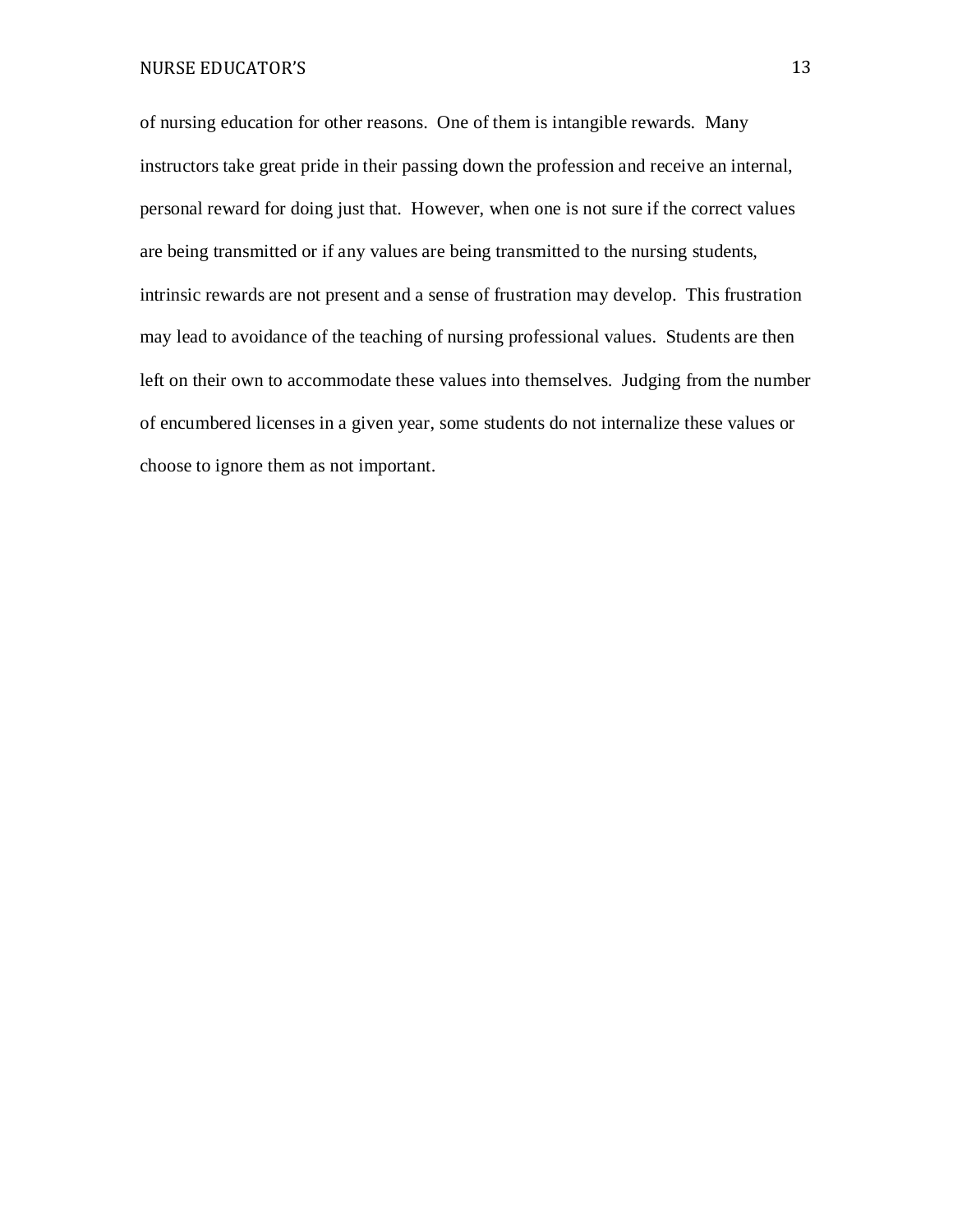## **Methodology**

# **Overview**

This qualitative research study employed interviews, field notes and triangulation with the latest accreditation study or self-study. After recording the interviews, coding and chunking was attempted to identify patterns of response by the participants to the interview questions. These patterns were chunked into categories. The researcher then attempted to build a theory with the chunked and re-chunked categories.

#### **Research Design**

The design of this pilot study was a naturalistic inquiry of the lived experience of three nurse educators in baccalaureate preparation programs. An emergent design was used to allow the researcher to modify the existing research plan if it could possibly yield more data specific to answering the research questions.

## **Professional Setting**

The professional setting for this pilot study was a Midwestern state university baccalaureate nursing preparation program. This university had a Carnegie rating of research one (R-1). The nursing division employed 143 faculty members. Faculty in this case refers to school of nursing employees who have teaching and curriculum responsibilities and include those who are not tenured nor in a tenure-track position. Twelve percent of the faculty was male the remaining 88% was female. There were nine faculty members with the rank of professor. All of them were female. The school of nursing consisted of three content divisions: Adult and Gerontological Health, Child and Family Health and Population Health and Systems. The program enrolled 435 nursing students each year and provided both urban and suburban clinical experiences in teaching hospitals throughout the city and suburbs.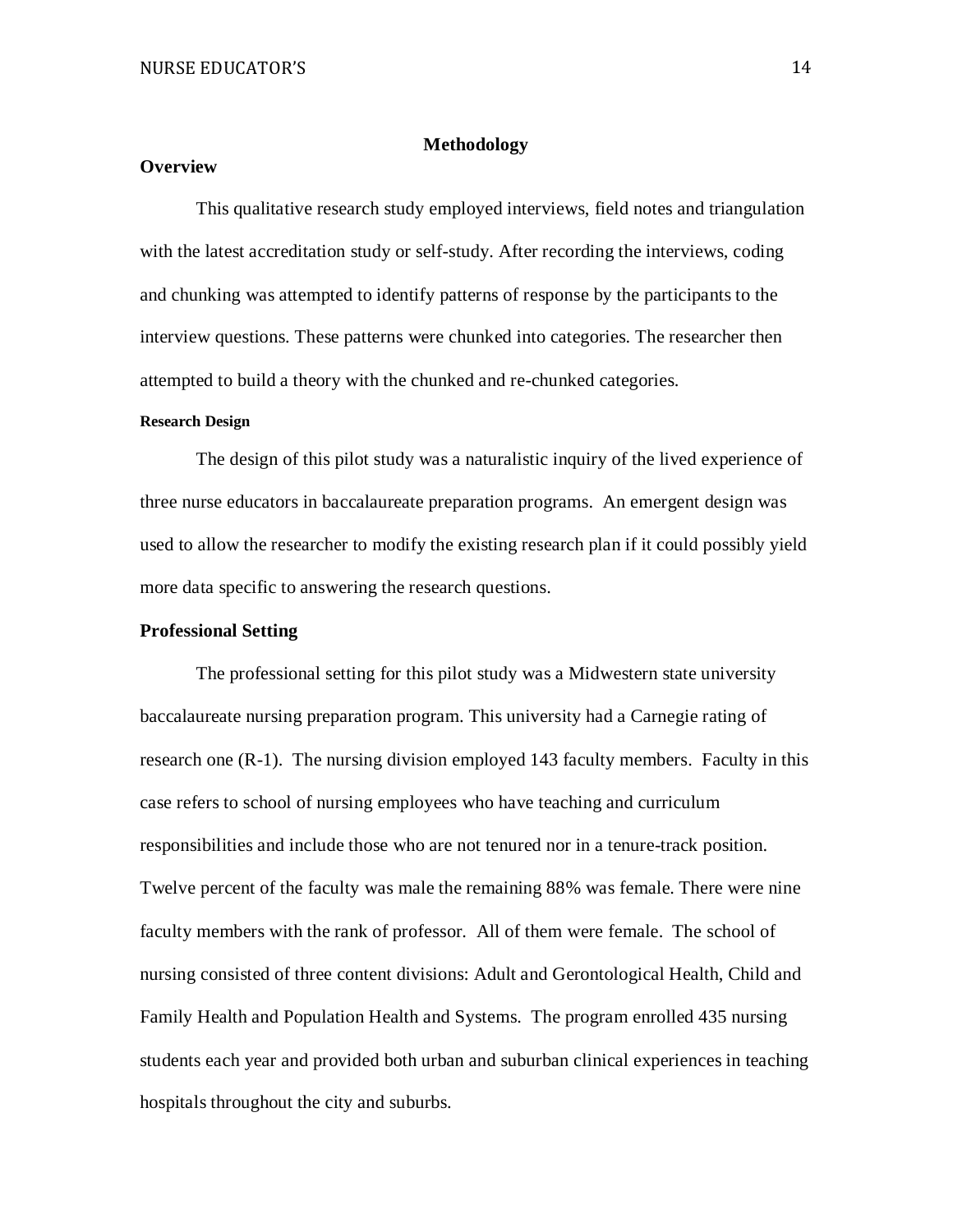## **Participants**

The population of this pilot study was three baccalaureate nursing program nurse educators who have been practicing as a nurse educator for at least 10 years. The sample size of this pilot study is three nurse educators. Purposive sampling was used. The sample was a convenience sample. Because this was pilot study, saturation was not be attempted and snowballing was used to expedite the research process once the first participant was identified.

### **Data Collection and Analysis**

The primary form of data collection was the interview with field notes. Each interview lasted approximately one hour. The researcher conducted the interviews and immediately after the interview created field notes adding contextual description factors to the responses. Responses to interview questions were collected and digitally recorded. Environmental factors, verbal and non-verbal behavior were collected. The researcher also tried to capture the voice tone quality, speech speed attributes and other description factors from the participants during the interview. A Livescribe® recording pen was used to synchronize the notes with the audio and the entire interview was transcribed. The transcribed interview was then coded using the Hyperesearch® computer software. The codes were assembled into chunks and a matrix was developed. The matrix was then analyzed and interpreted in light of the research questions and a report was written.

To analyze the data, the researcher transcribed the recorded interviews and synchronized the field notes with the interview. The actual analysis was performed within the computer program HyperResearch®. This program allowed the researcher to code, retrieve, chunk, build theories and analyze qualitative research data.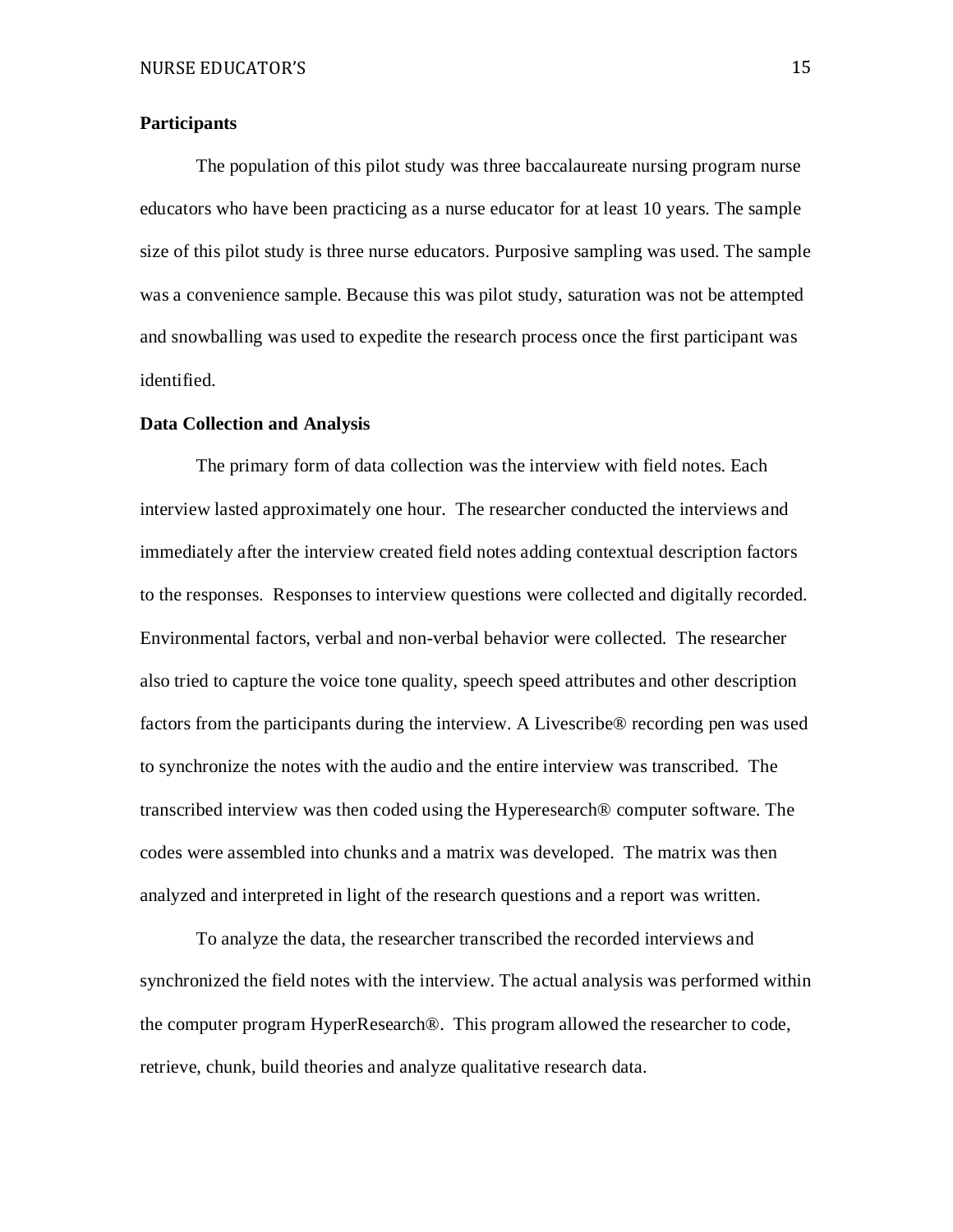This researcher interpreted the results of the analysis to answer the research questions. For the first research question, *What is the lived experience of conscious and unconscious values transmission in nursing courses by nurse educators at the baccalaureate preparation level*?, this researcher expected to find that there will be a similarity of participant statements relating to the institutional and written curriculum values taught that were also present in the self-study.

For the second research question, *Has the identification of values transmission changed the manner in which the baccalaureate nurse educator would have taught values?*

This researcher expected varied responses that exist on a continuum from "No, I teach the way I teach and this makes no difference." to "I wasn't aware and I will have to make some changes as a result of this new information." These interpretations may have indicated a need for some changes in the way nurse educators are educated to assure that they are exposed to these concepts and what may happen if they are not addressed. **Description of Instruments** 

The researcher used a verbal guiding questionnaire (see Appendix B). This interview questionnaire served only as a guide and follow-up questions determined by emergent design always keeping in mind the research questions.

There were three techniques used. The interviews were recorded to provide a permanent record of the content. Field notes were assembled immediately after each interview. The Essentials of Baccalaureate Education for professional nursing practice document was used as it was the theory within which the program was developed.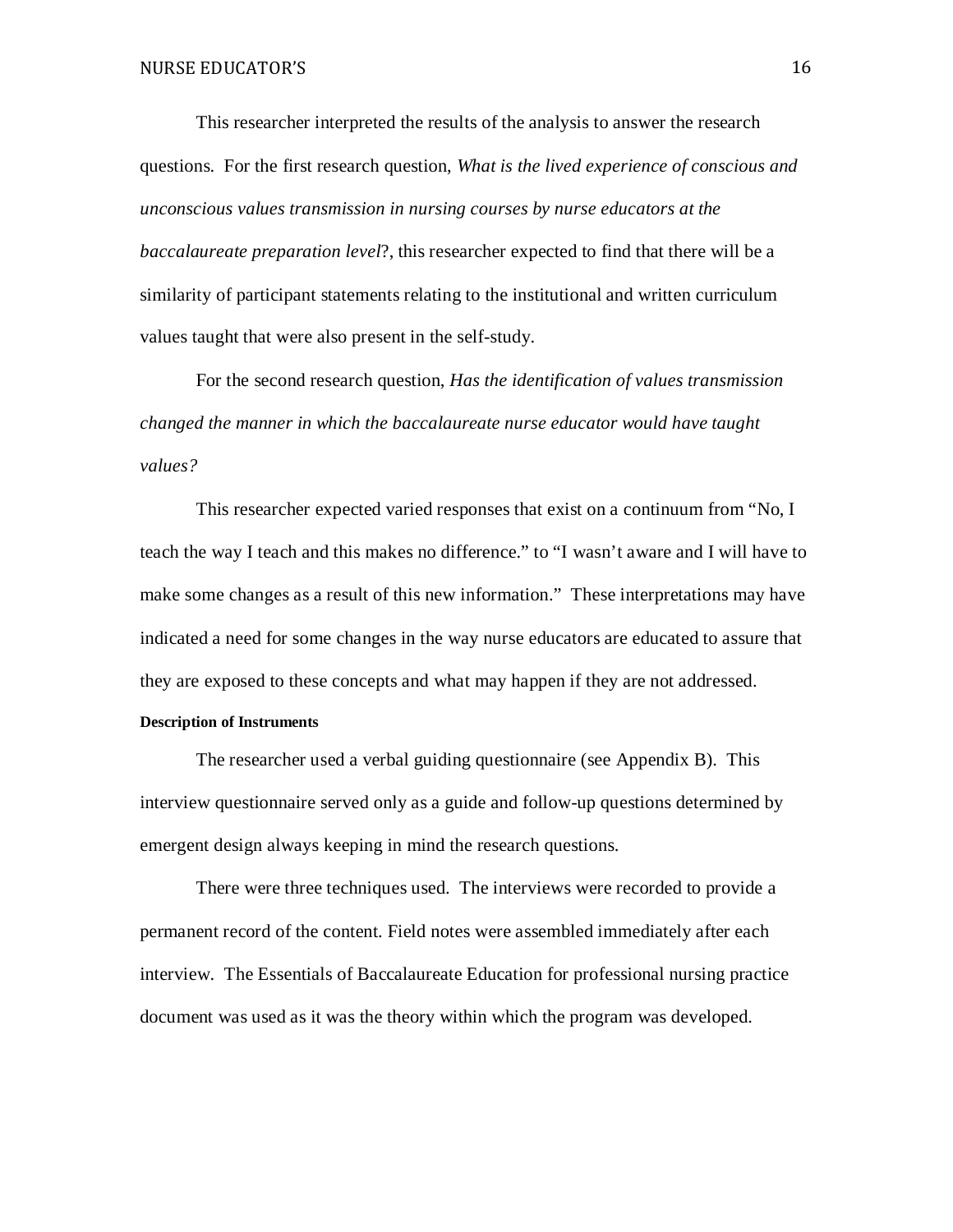#### **Results**

# **Overview**

The participants were cooperative and responded well to the interview questions and the follow-up questions. Interviews were held in the participants' offices. Interviews were transcribed by the researcher and each transcriptions was coded with using the following codes: awareness of other faculty values, educator values, evolution of instructor, evolution of students, institutional values, prediction of disciplinary action against license, professional values, sources of values student values, and the values teaching process. The original code self-awareness of values was eliminated because only one participant alluded to it albeit in a quite oblique way.

## **Data Analysis**

After assembling the codes by participant, each code was assigned to the transcribed text of the interview. The frequency of each assigned code was tallied by participant (see Table 1, p. 30). The mean and standard deviation were calculated on the total frequency of codes assigned (see Table 2, p. 31). The mean represents the mean number of coded responses assigned a particular code for all participants. In this manner a comparison of the average responses by coded category could be obtained. The standard deviation was calculated to see how near the frequency of coded utterances were to the other participants. Those categories with standard deviations less than 4.0 were deemed to be in a reasonable range and therefore meaningful since all three participants had a closer frequency of coded utterances in that category, while those standard deviations greater than 4.0 were deemed to be less related and less meaningful.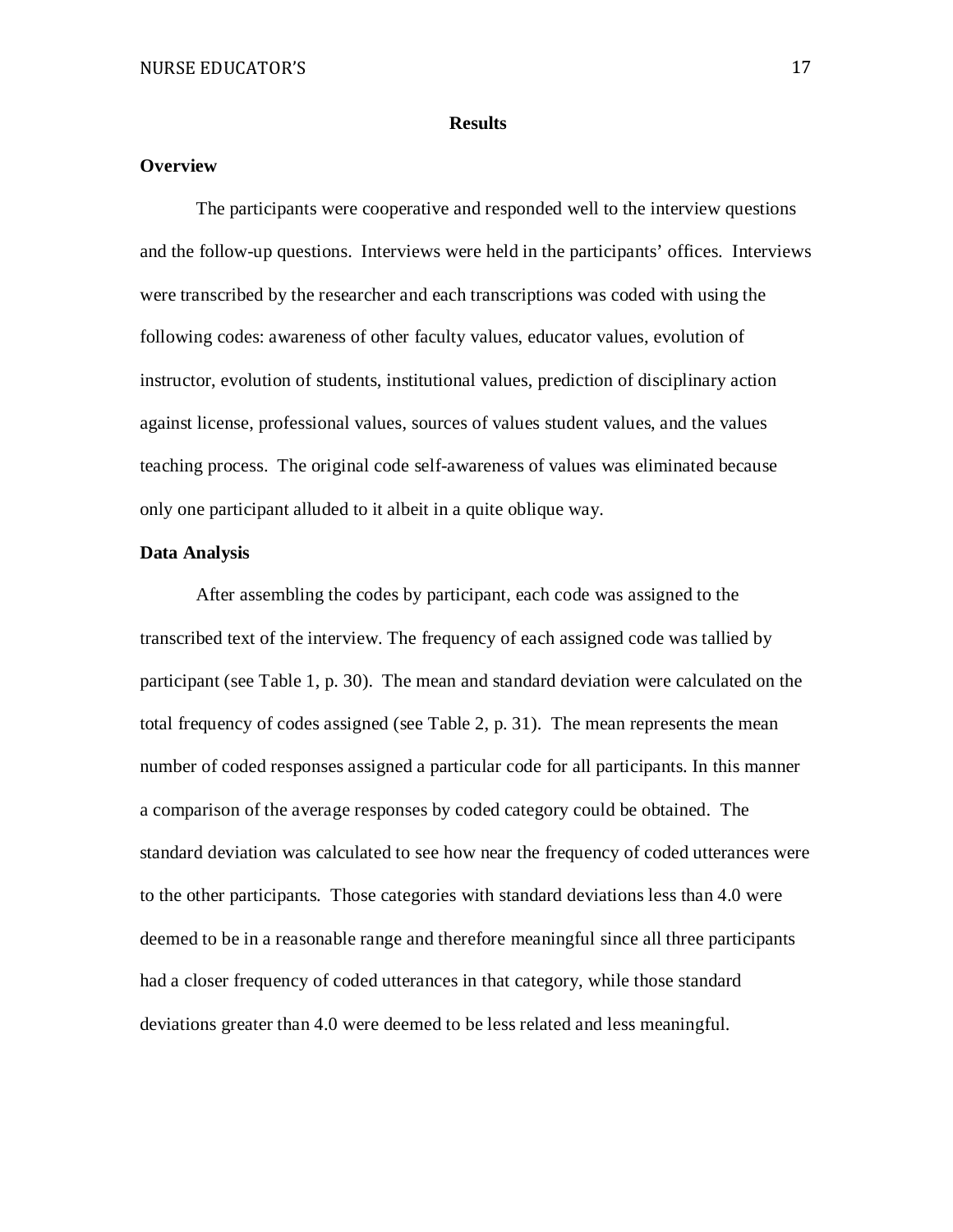Individual responses by participant were complied and analyzed to answer the research questions.

## **Results and Interpretation**

The following research questions were answered:

*1. What is the lived experience of conscious and unconscious values transmission in nursing courses by nurse educators at the baccalaureate preparation level?*

The lived experience of conscious values transmission in nursing courses by nurse educators at the baccalaureate was found. The lived experience of unconscious values transmission in nursing courses by nurse educators at the baccalaureate level was not found.

*2. Has the identification of values transmission changed the manner in which the baccalaureate nurse educator would have taught values?* 

The identification of values only changed the manner in which the baccalaureate nurse educator would have taught values for one participant and in the case where it forced the nurse educator to clarify the educator's own values as a result of the identification in a clinical experience.

### **Triangulation**

Although the research plan called for triangulation of results with the latest selfstudy or accreditation study. It was not possible to examine either of these documents. Since each participant stated that a source of the values in the curriculum was the Essentials of Baccalaureate Education for Professional Nursing document, and that this document was used as the accreditation guide, the results were triangulated with this document for ease of location.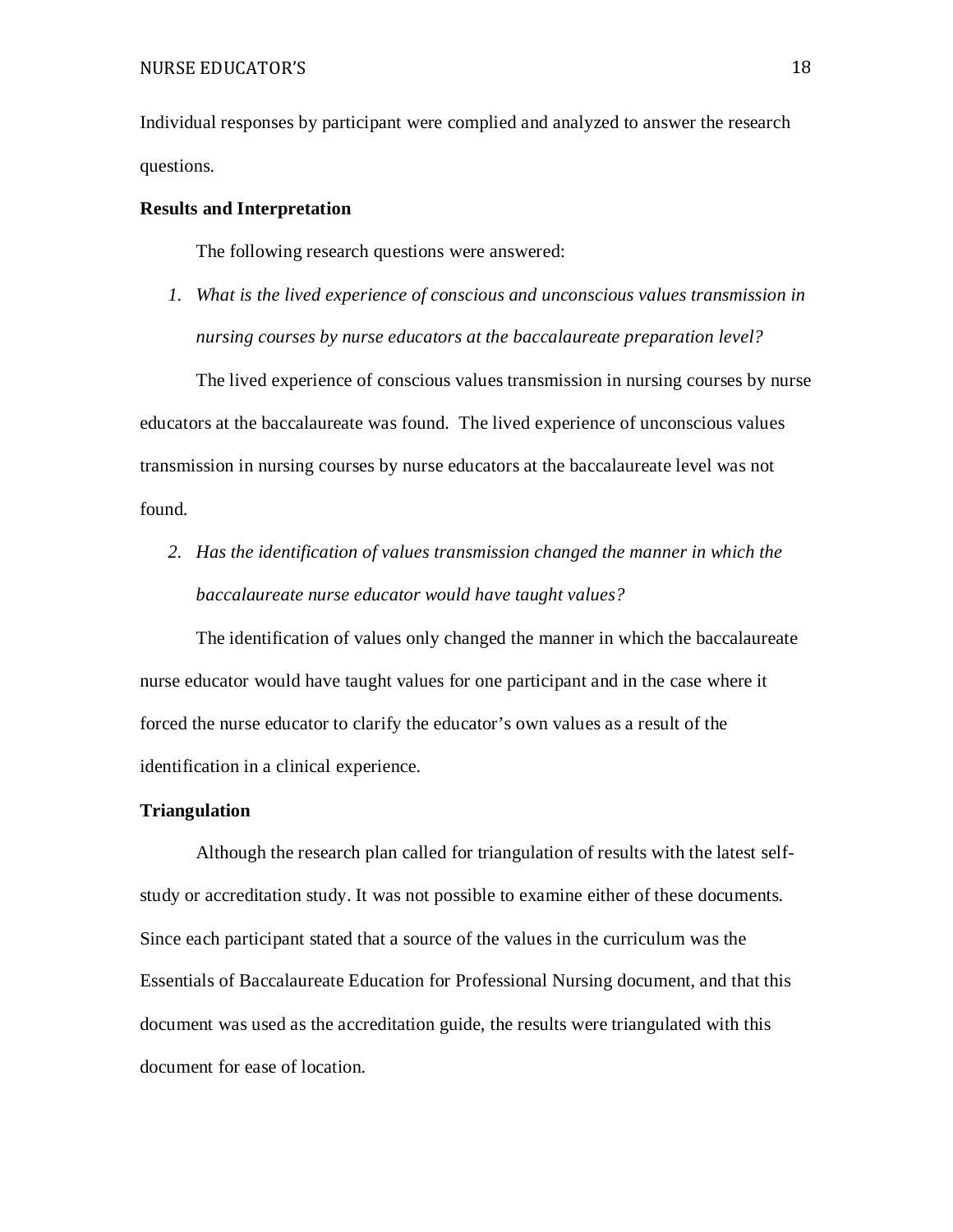Specifically, the Essentials of Baccalaureate Education for Professional Nursing document requires a nursing curriculum to "Engage in ethical reasoning and actions to provide leadership in promoting advocacy, collaboration, and social justice as a socially responsible citizen (AACN, 2008, p. 12). In addition, the document requires that the curriculum provide for a student to learn to "Value the ideal of lifelong learning to support excellence in nursing practice (AACN, 2008, p. 12). In Essential VII, the document requires a program to provide the following five values which are extant in a caring, professional nurse: altruism, autonomy, human dignity, integrity and social justice (AACN, 2008, p. 27).

The participants all mentioned the five professional values in the Essentials document as well as the goal of lifelong learning. Since the results triangulated with this document, the researcher supported the use of the Essentials document as a substitute for the self-study.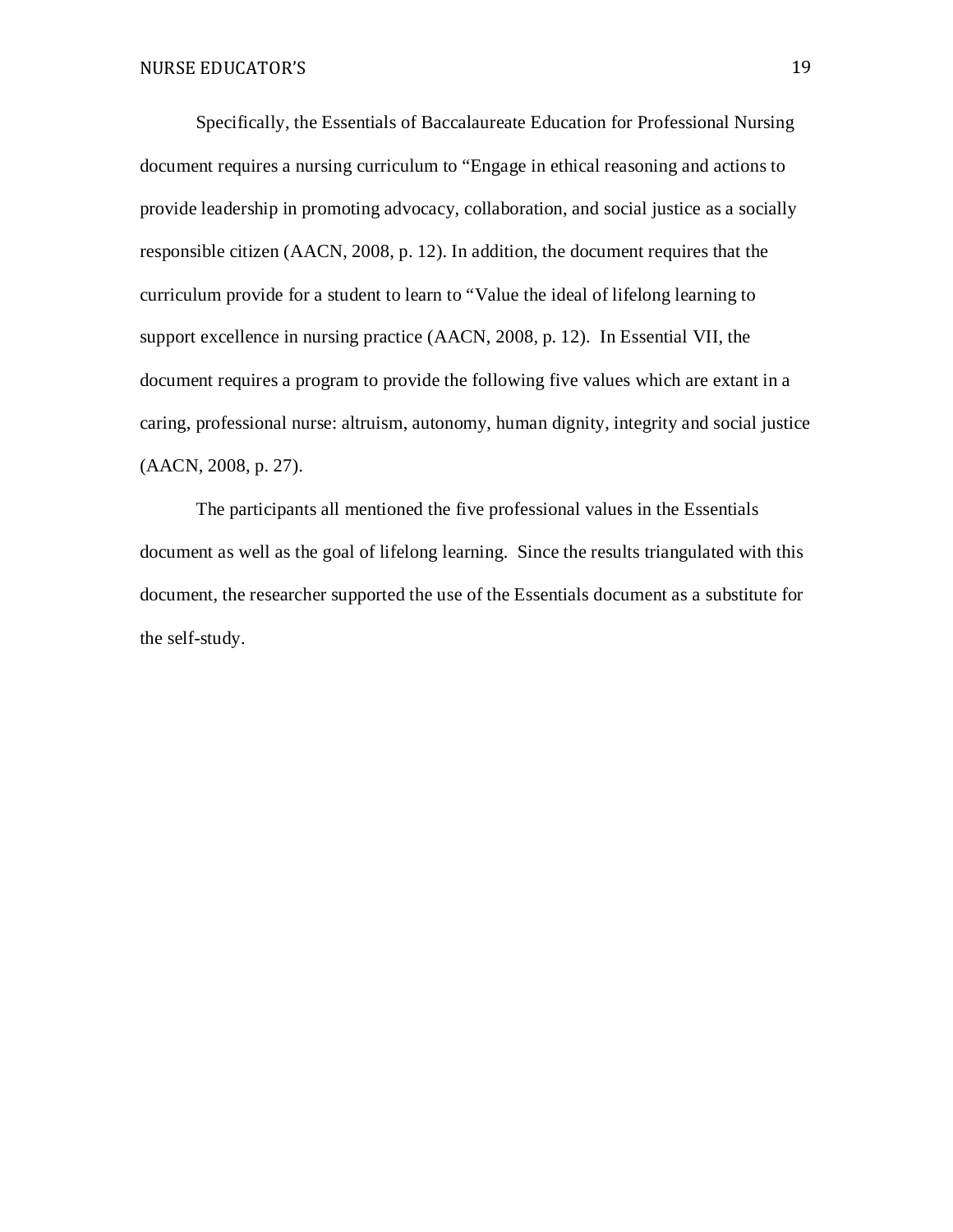# Table 1

# *Code Frequency by Participant*

| Code                              |                | Participant 1 Participant 2 |    |
|-----------------------------------|----------------|-----------------------------|----|
| Participant 3                     |                |                             |    |
| Awareness of other faculty values | $\mathbf{1}$   | 1                           | 5  |
| <b>Educator</b> values            | 18             | 6                           | 19 |
| Evolution of instructor           | 18             | 2                           | 5  |
| Evolution of students             | $\overline{0}$ | 1                           | 5  |
| <b>Institutional values</b>       | 6              | 6                           | 13 |
| Prediction of disciplinary action | 3              | 6                           | 5  |
| Professional values               | 8              | 10                          | 5  |
| Source of values                  | 3              | 6                           | 7  |
| Student values                    | $\overline{0}$ | 6                           | 3  |
| Values teaching process           | 7              | 18                          | 14 |

*\_\_\_\_\_\_\_\_\_\_\_\_\_\_\_\_\_\_\_\_\_\_\_\_\_\_\_\_\_\_\_\_\_\_\_\_\_\_\_\_\_\_\_\_\_\_\_\_\_\_\_\_\_\_\_\_\_\_\_\_\_\_\_\_\_\_\_\_\_\_\_\_*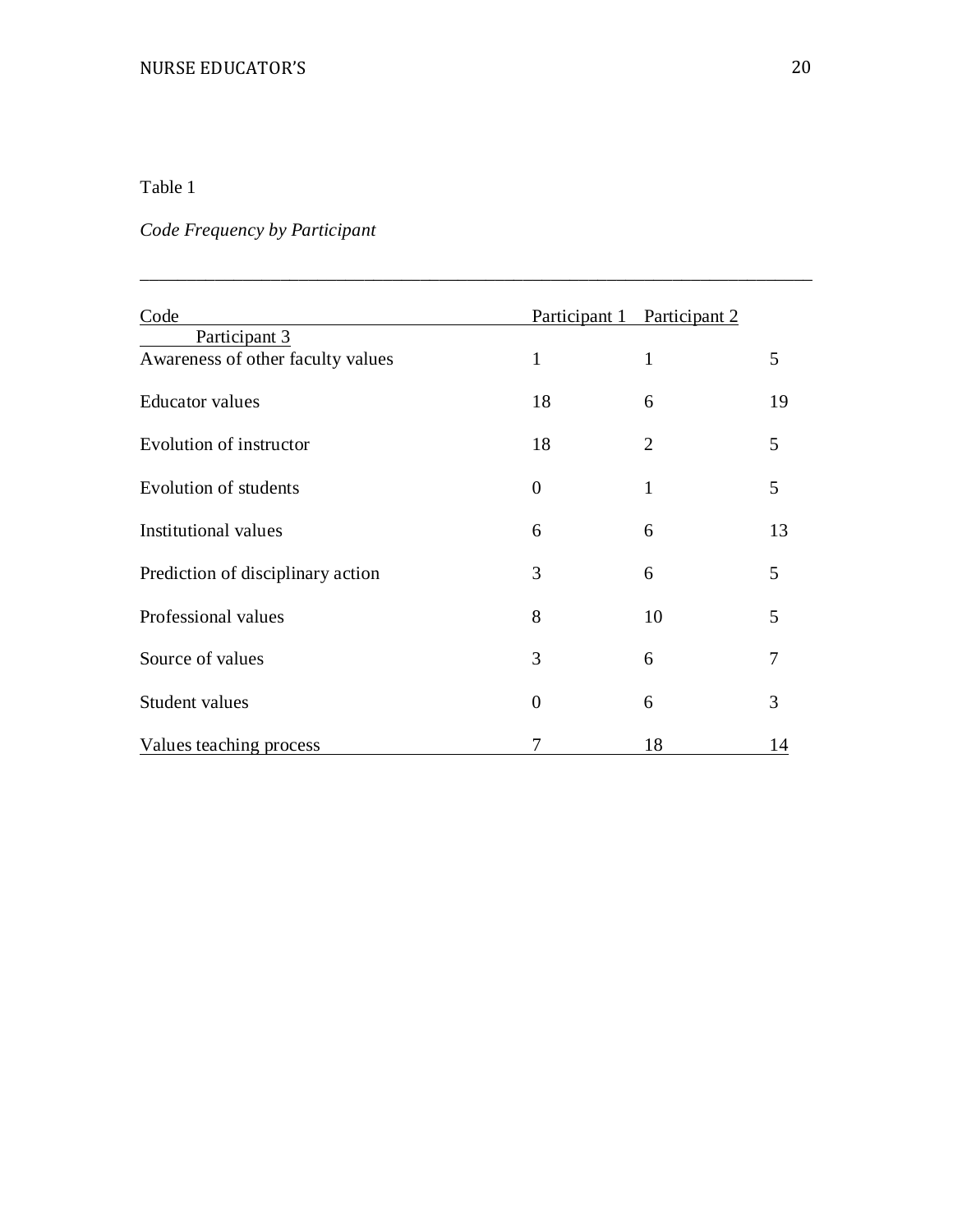# Table 2

# *Combined Codes: Mean and Standard Deviations for All Participants*

| Code                              | <b>TOTAL</b> | M     | <b>SD</b> |
|-----------------------------------|--------------|-------|-----------|
| Awareness of other faculty values | 7            | 1.75  | 2.21      |
| <b>Educator</b> values            | 43           | 10.75 | 9.287     |
| Evolution of instructor           | 25           | 6.25  | 8.098     |
| Evolution of students             | 6            | 1.5   | 2.38      |
| <b>Institutional values</b>       | 25           | 6.25  | 5.315     |
| Prediction of disciplinary action | 14           | 3.5   | 2.646     |
| Professional values               | 23           | 5.75  | 4.349     |
| Source of values                  | 16           | 4.0   | 3.162     |
| Student values                    | 9            | 2.25  | 2.872     |
| Values teaching process           | 39           | 9.75  | 7.932     |

\_\_\_\_\_\_\_\_\_\_\_\_\_\_\_\_\_\_\_\_\_\_\_\_\_\_\_\_\_\_\_\_\_\_\_\_\_\_\_\_\_\_\_\_\_\_\_\_\_\_\_\_\_\_\_\_\_\_\_\_\_\_\_\_\_\_\_\_\_\_\_\_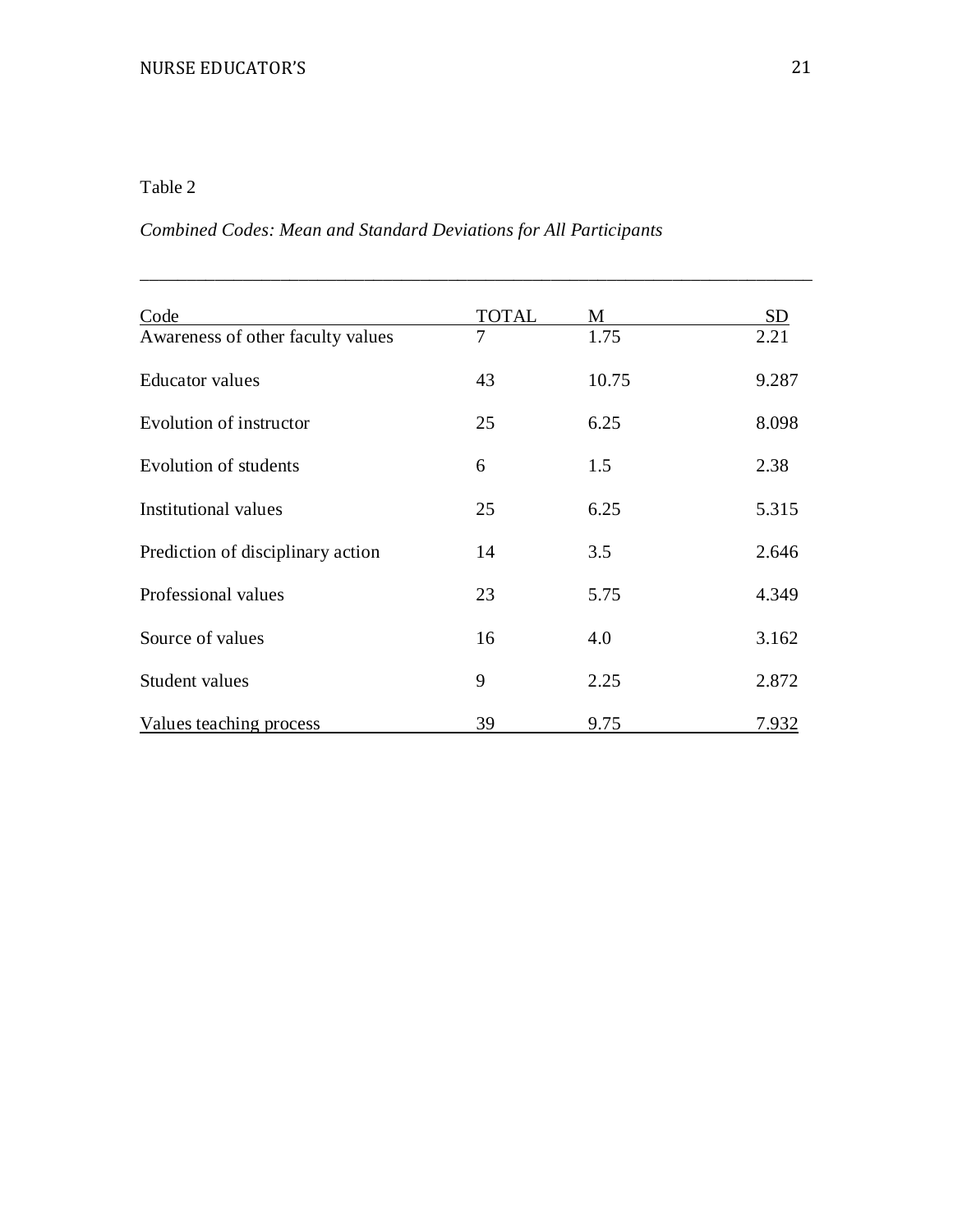#### **Discussion and Conclusions**

# **Discussio**

The frequency of responses organized into the coding categories varied widely. Considering the mean and standard deviation of frequency of response by category, the data show that the categories of Awareness of Faculty Values, Evolution of Students, Prediction of Disciplinary Action, Source of Values, and Student Values yielded coding rates that were closer in number than those of Educator Values, Evolution of Instructor, Institutional Values, Professional Values and Values Teaching Process. These descriptive statistics showed the propensity of one or two of the participants to speak at length, citing more examples than the third within a category. This could be interpreted to mean that each participant had their favorite category in which to address, resulting in the higher standard deviations from the mean, while all participants giving approximately the same number of examples in other categories as noted by the lower standard deviation from the mean. This could mean that those categories with lower standard deviations from the mean resulted in a formed patter with regard to all three participants.

*Awareness of other faculty values***.** Each of the three participants noted that they were aware of other faculty values. Most of the responses were coded to the negative. This coding reveals that the participants' are most likely aware of other faculty members' values when they are different from their own. A recurring them was that other faculty members take shortcuts, indicating that those faculty are held in lower esteem than those who have similar values. This values difference could create conflict within a committee and move the focus from excellence in care for students to a more divisive side –taking behavior which limits the overall functioning of the committee.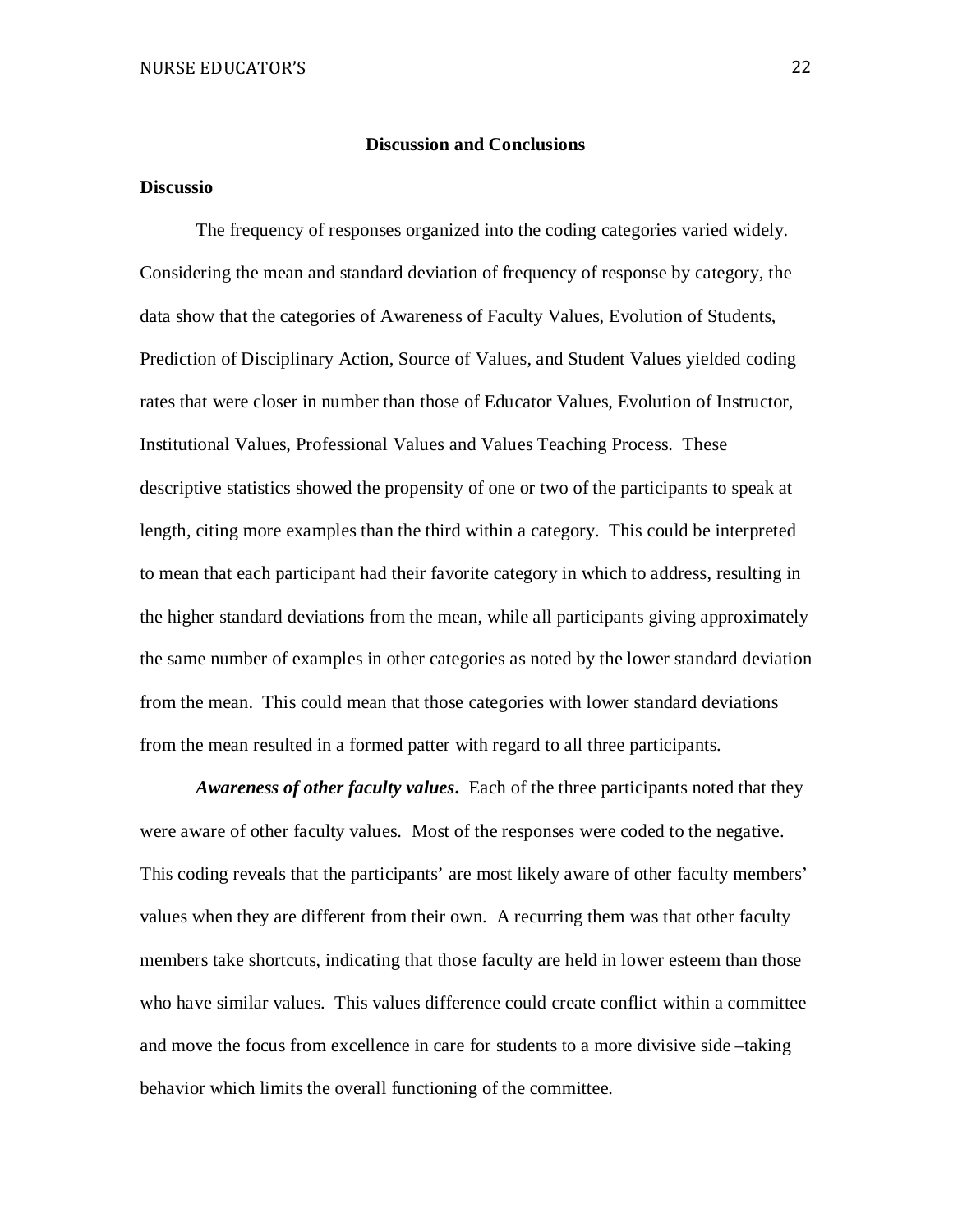*Educator values*. The most common response coded as educator values was the value of excellence. This value applied to students, instructors and researchers. There is an expectation that students will receive excellent instruction to become excellent care providers and researchers. A commonality such as excellence makes the faculty more cohesive in goal and expectation setting for students.

*Evolution of instructor***.** All three participants agreed that there was an evolution of instructor development that was based on prior experience, interpersonal communication skills, rich experiences in several nursing roles, and taking those lessons from one situation and applying them to another and thus building and internalizing the concepts of those said lessons. The responses all started with the participants as a staff nurse, beginning educator, researcher, developing into expert instructor. It is possible to plot where an instructor is on a continuum from novice to expert. The participants noted that the movement from concrete educator of content to a more holistic experiential approach occurred over their individual careers.

*Evolution of students***.** Just as instructors develop and evolve, so do students. The participants viewed their instruction in a widening horizons type of curriculum design. First the student considers self, then others, then the unit they are working on, then the institution and then the larger context of the world. Nursing education does not occur in a vacuum but rather as an organism responding to changes in the internal environment of the student as well as the external environment of the student. The participants viewed themselves as facilitator of just that experiential learning.

*Institutional values***.** The participants identified that rich experience with institutional values whether as a staff nurse or a professor coupled with the quality of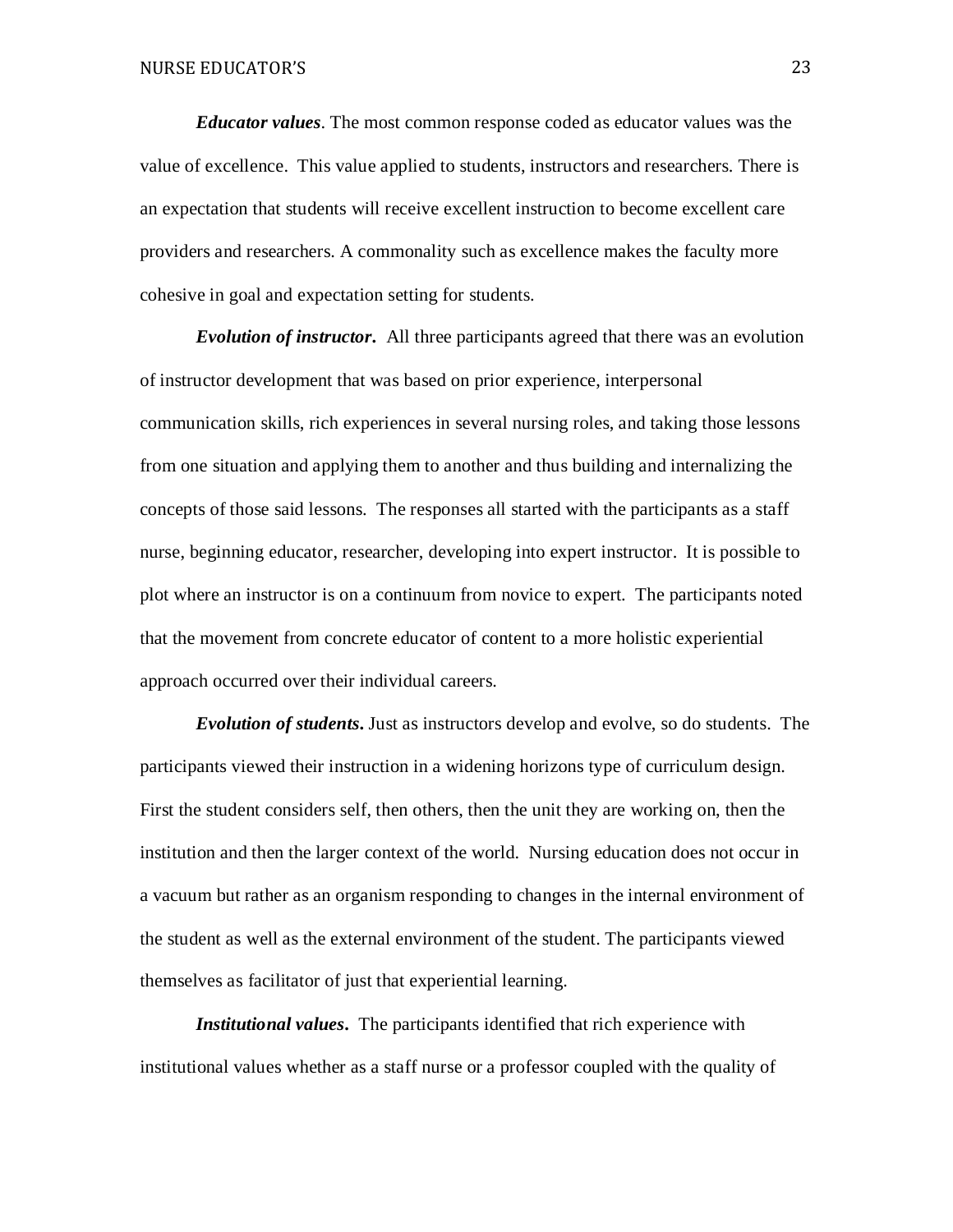values from "don't break the rules" to "values are best left to the individual because there is no ultimate source of values." The participants felt that these experiences helped them clarify their own values as well as consciously decide which values to teach. Even when there was a conflict between the participant and the institutional value it was viewed as a positive growth experience.

*Prediction of disciplinary action against license.* **The participants unanimously** agreed strongly that there was no ability to predict future encumbrances on a student's license. The major reasons stated were that students are a product of their home, individual, and community values and there isn't one set of identifying factors that could be assessed prior to acceptance in the baccalaureate nursing program. Even still, each participant stated the necessity of completing a written essay as part of the admission experience.

*Professional values***.** Each participant stated that they learned professional values of altruism, autonomy, integrity, human dignity and social justice in their own preparation program. These values were not cemented into place until the participant because a staff nurse and widened the scope of visualization of values applying universally rather than singularly.

*Source of values***.** All three participants stated that sources of values were self, co-workers, mentors, and faculty that the participant studied with. I was interesting that none of the participants noted that ethics courses they took were among the sources of values leading this author to believe that this may have been an oversight because the participants chose courses to teach where they would have influence over the teaching of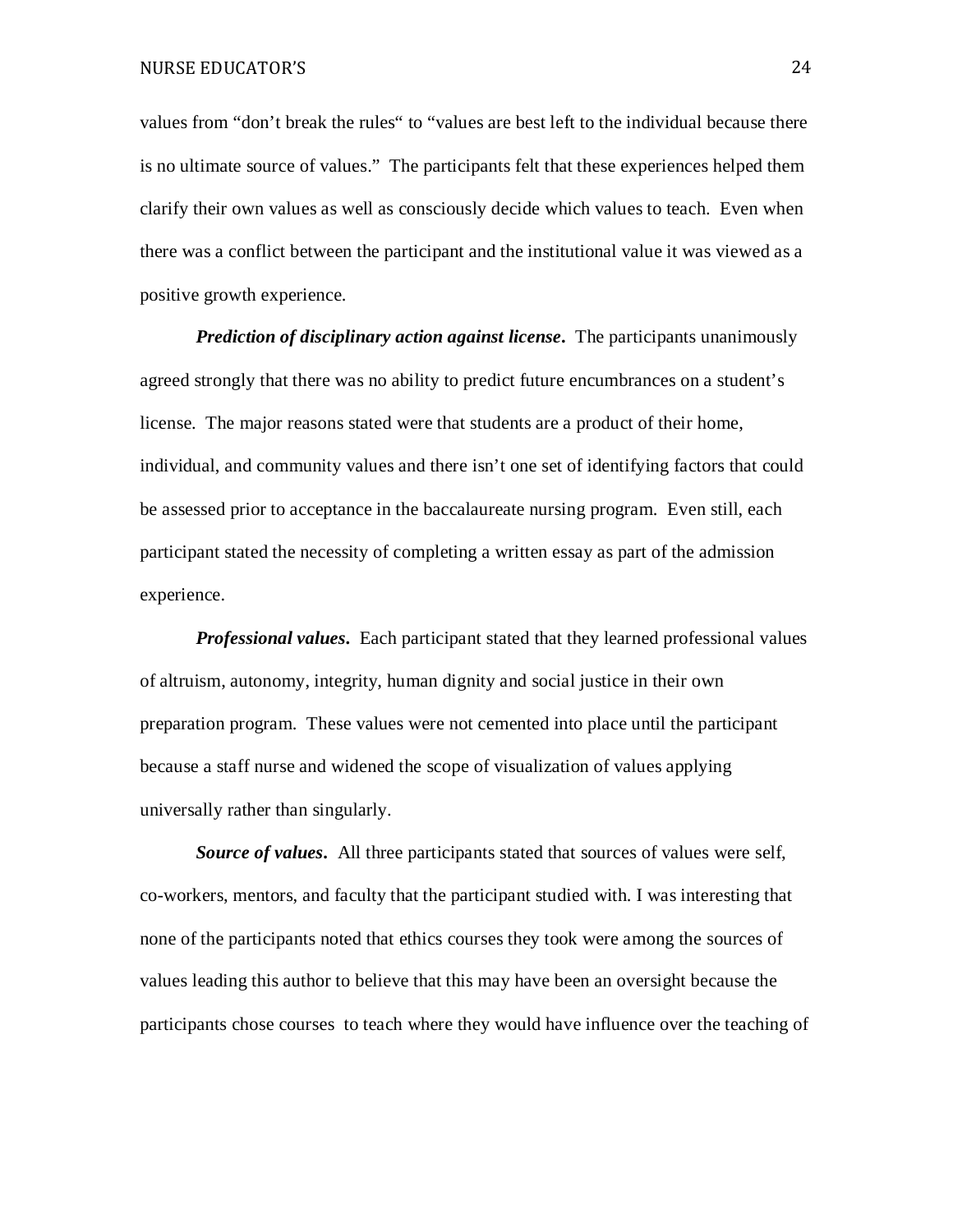ethics and values. None of the participants identified an ultimate source of values but preferred to leave it in an area of individual development.

*Student values***.** The participants identified the values of honesty and integrity when referring to student values. These references tended to be in the realm of cheating and plagiarism - those references which are not unique to nursing but appear in most disciplines. References to the honor code of the university and the expectation that it would be followed with regard to testing and writing was stated, but the participants admitted that in the on-line environment this was quite difficult to monitor and enforce.

*Values teaching process***.** Each participant identified case study and scenario as the most effective way to identify an ethical dilemma, discuss how to deal with this dilemma in class, and how to empower nursing students to confront and resolve the dilemma when in their own practice. The participants felt that through guided discussion the student would learn how to handle an ethical dilemma.

#### **Implications**

There are three major implications for this study. The first is that the professors in a baccalaureate nursing preparation program should have rich values-laden experiences at the staff nurse level through the senior faculty level. In this manner, students will most likely be exposed to ethics and values education in the preferred delivery systems of case study, scenario and teachable moment instruction.

Second, the participants identified no values that they have taught unconsciously, which means that each gives either a considerable amount of thought to values and ethics during the planning and delivery phases of instruction. On the contrary, it could also mean that these three participants are simply unaware of how the hidden curriculum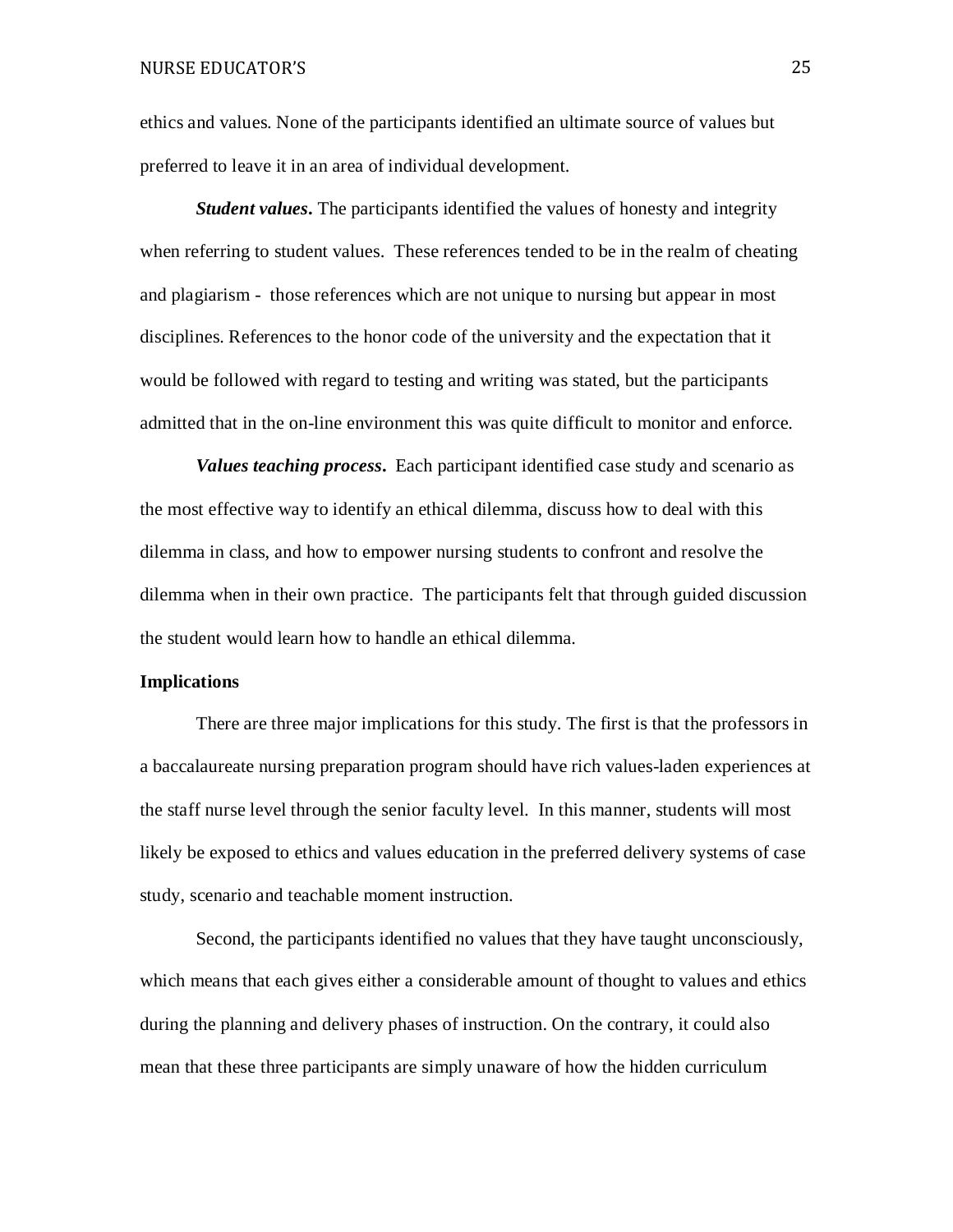works. This author believes the former because each of the three had such rich valuesladen experience in their professional lives.

Third, the professoriate should not be held accountable for students who later have disciplinary action on their licenses as this pilot study clearly demonstrated that each participant found no commonalities among students who would have disciplinary action on their licenses after licensing nor would they admit to having any means of predicting such actions while the licensee was a student.

## **Limitations**

There are several limitations to this pilot study. First, since saturation was not a goal of the research, any data should be interpreted with caution. In order to have a larger sample this author recommends a minimum of ten participants.

Second, all of the participants were currently teaching in the baccalaureate nursing preparation program, each continued to retain graduate school teaching or administrative appointments. This enhanced appointment, in itself, may account for the more global responses.

Third, each participant is a nationally and /or internationally known academic in the discipline and is well versed in research techniques that may account for the specificity and thoughtfulness of responses to the author's questions. Lastly, as with all qualitative research, care must be taken when generalizing the results of this pilot study. Insofar as the participants, setting, experience and notoriety are similar to another given situation, the results may be interpreted with confidence. However, the more varied this extant situation, the more caution must be taken with regard to generalizing the results.

## **Recommendations**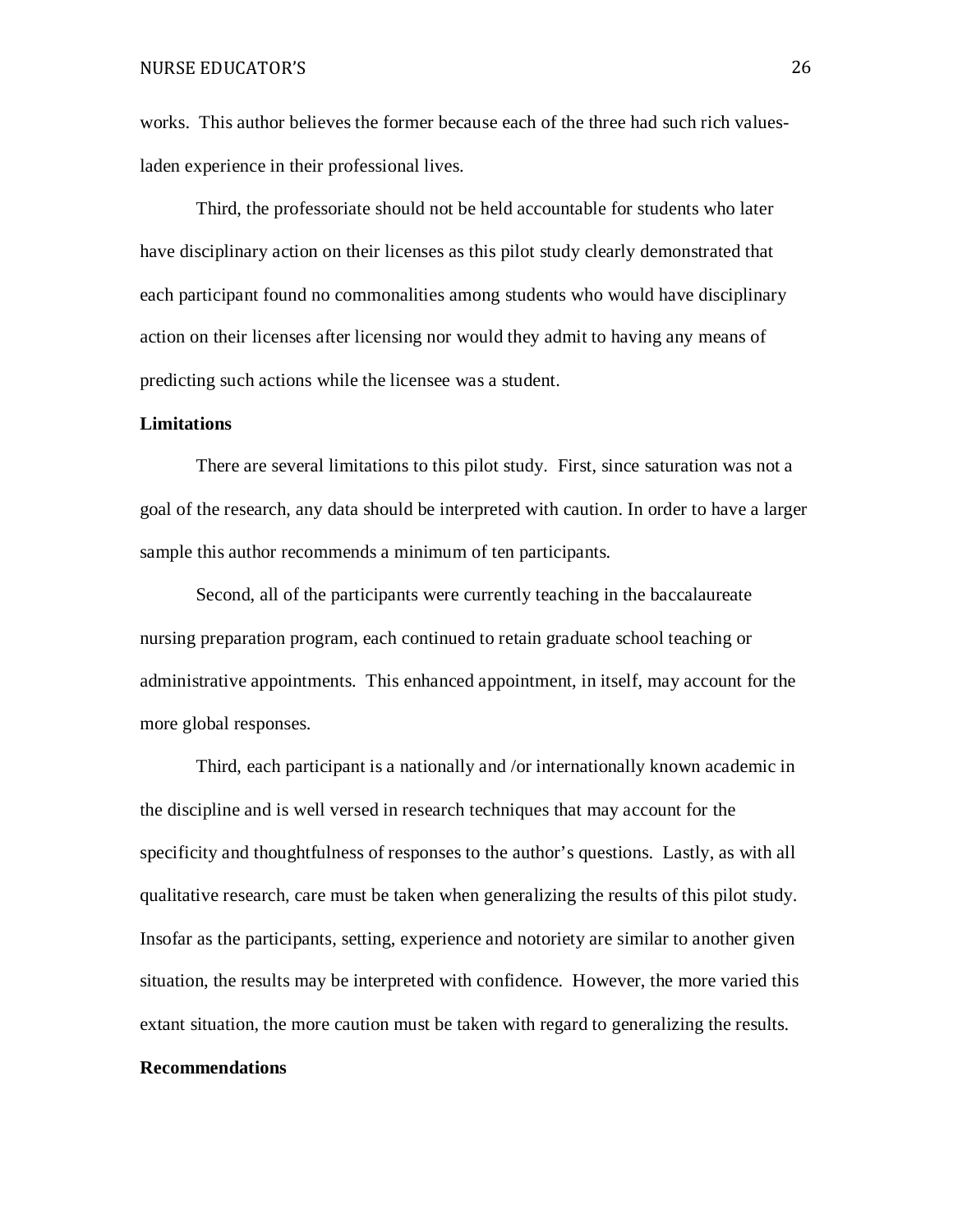Based upon the implications and limitations related to the study findings, the following recommendations are made:

- 1. To undertake this study with the intent of saturation. In this manner, one could be more certain that the results were more representative of the professoriate in baccalaureate programs as a whole.
- 2. New research should be undertaken to determine what the commonalities are extant among those nurses that have disciplinary actions attached to their licenses. In this manner, one could try to identify factors leading to the disciplinary action such as, prior substance abuse, the manner in which a nurse copes with the stressors of work, home, and family, and any personal deficits that may be present. Once these have been identified, a program within the nursing preparation program could be developed to help the nurse avoid factors that result in disciplinary actions.

## **Conclusions**

Though this pilot study had a very small number of participants  $(n=3)$ , the beginning development of a theory could be undertaken: If it is desirable for students to learn values and ethical professional behaviors, then it is best to have professors or instructors that have had rich values-laden experiences teaching those students. These professors or instructors will be able to draw upon their own rich experiences to make values and ethics real to students.

The second conclusion that this author has reached is that faculty members cannot be held accountable for students' future license encumbrances because they are simply not able to predict those factors while the student is in a baccalaureate nursing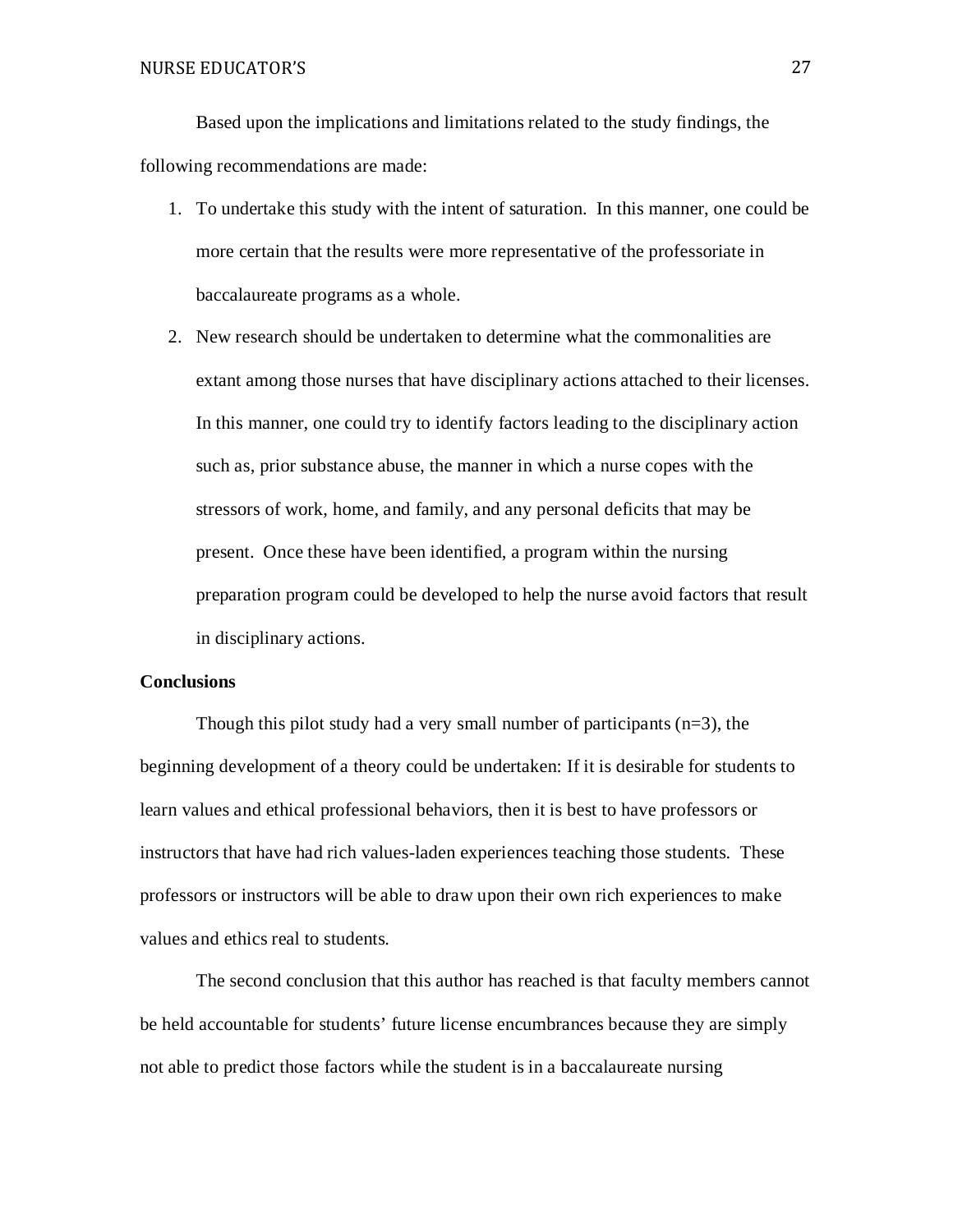preparation program. Until such factors are identified, the best option to screen students is a written essay that is evaluated by the department's admission committee.

Lastly, it is important for graduate level nursing programs to continue to teach ethics and values as well as applying those values to the curriculum so that conscious selection of values continues to be the norm for baccalaureate nursing preparation programs.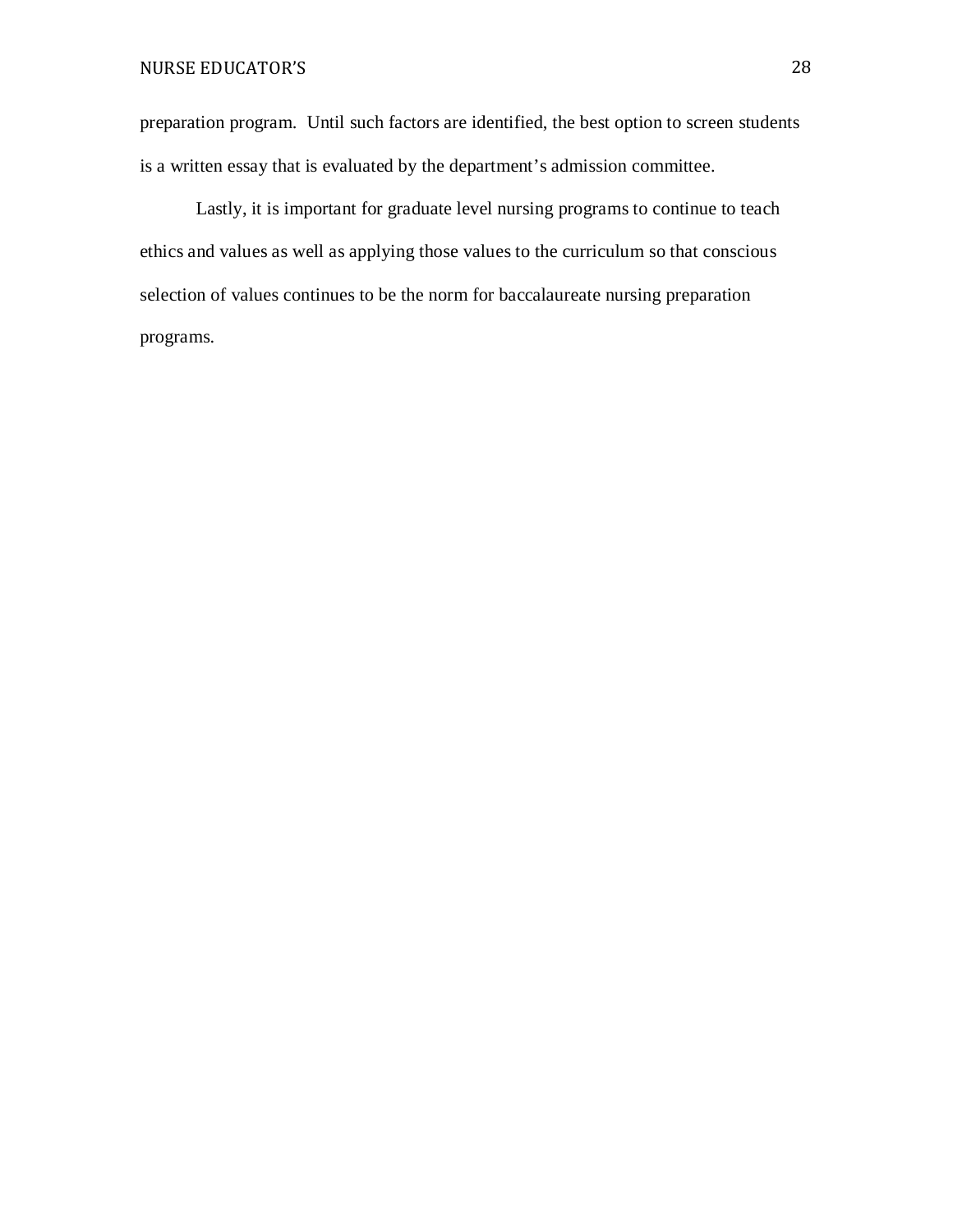### **References**

- Allan, H. T., Smith, P., & O'Driscoll, M. (2011). Experiences of supernumerary status and the hidden curriculum in nursing: A new twist in the theory-practice gap? *Journal of Clinical Nursing, 20*(5/6), 847-855. doi: 10.1111/j.1365- 2702.2010.03570.x
- American Association of Colleges of Nursing [AACN]. (2008). The essentials of baccalaureate education for professional nursing. Retrieved from [http://www.aacn.nche.edu/education/essentials.htm.](http://www.aacn.nche.edu/education/essentials.htm)
- Bergenhenegouwen, G. (1987). Hidden curriculum in the university. *Higher Education, 16,* 535-543.
- Fitzmaurice, M. (2010). Considering teaching in higher education as a practice. *Teaching in Higher Education, 15*(1), 45-55. doi: 10.180/13562510903487941
- Gilligan, C. (1982). *In a different voice: Psychological theory and women's development*. Harvard University Press: Cambridge, MA.
- Haynes, D. (1999). A theoretical integrated framework. *Journal of Social Work Education, 35*(1), 39-50.
- Kohlberg, L., & Muriel, E. (1971). *Moral development and moral education*. In G. Lesser, ed. *Psychology and educational practice*. New York: Scott Foresman.
- Lietz, P., & Matthews, B. (2010). The effects of college students' personal values on changes in learning approaches. Research in Higher Education, *51*(1), 65-87. doi: 10.1007/s11162-009-9147-6
- Lowen, B. et al. (2007). Caring attitudes in medical education: Perceptions of deans and curriculum leaders. *Journal of General Internal Medicine, 22,* 1514-1522.